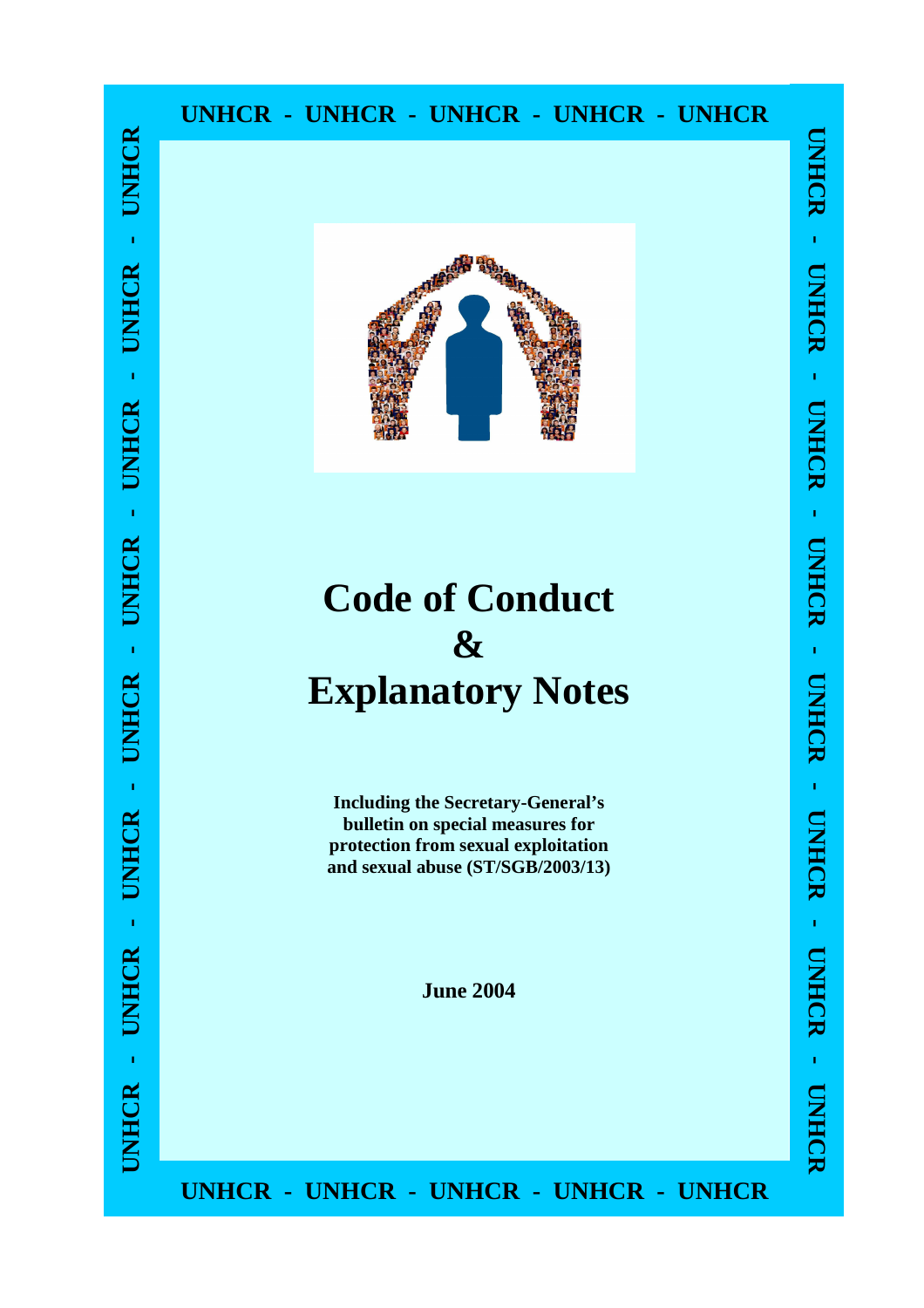© UNHCR, 2010. All rights reserved.

Reproduction and dissemination for educational or other non-commercial purposes is authorized without any prior written permission from the copyright holders provided the source is fully acknowledged. Reproduction for resale or other commercial purposes, or translation for any purpose, is prohibited without the written permission of the copyright holders. Applications for such permission should be addressed to the Ethics Office, Office of the United Nations High Commissioner for Refugees (UNHCR), at ethicsoffice@unhcr.org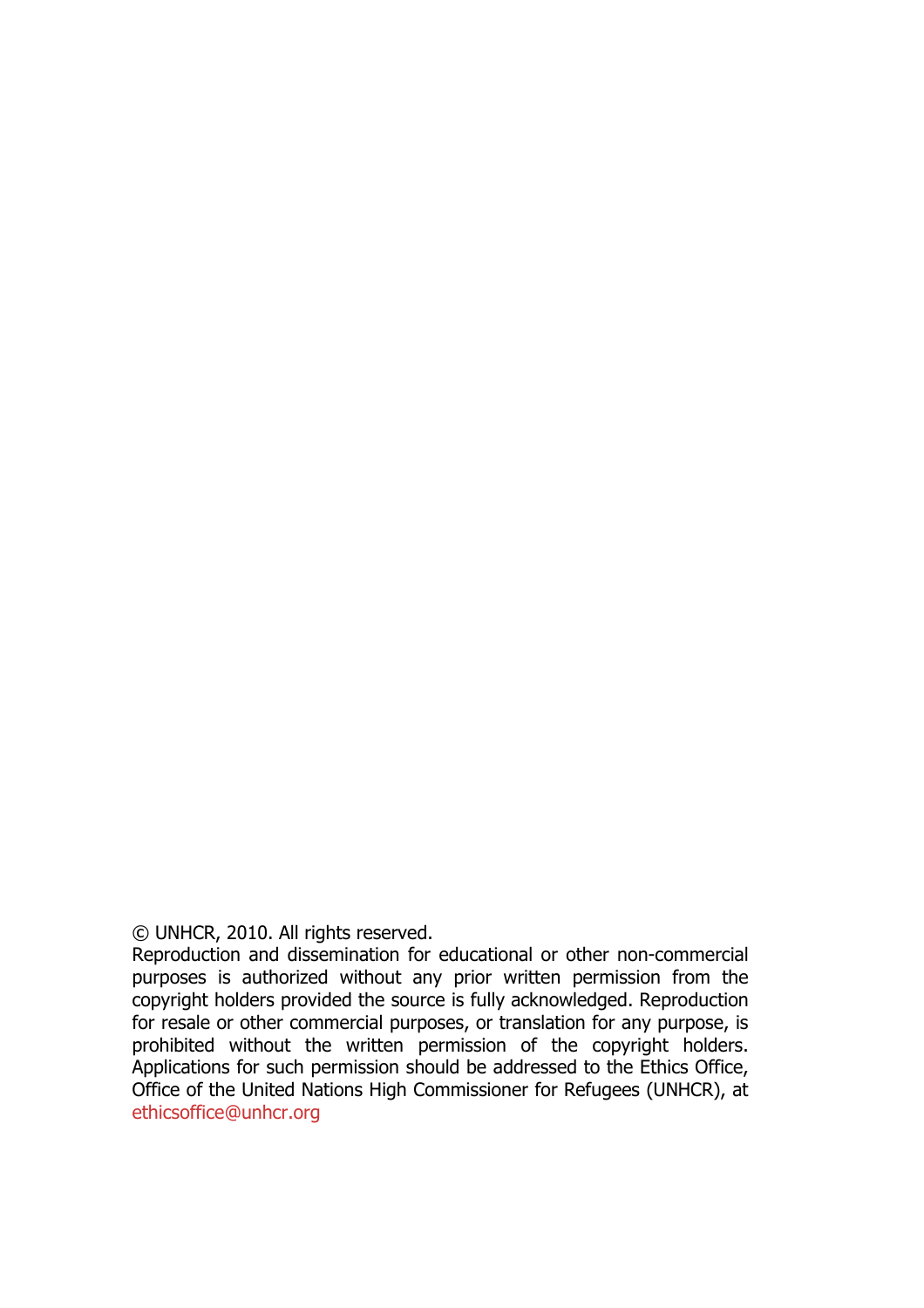# **CONTENTS**

| Introduction                                                                                                           |    |
|------------------------------------------------------------------------------------------------------------------------|----|
| <b>Core Values and Guiding Principles</b>                                                                              | 3  |
| Commitment to the UNHCR Code of Conduct                                                                                | 5  |
| Notes on the Code of Conduct                                                                                           | 11 |
| Nine Guiding Principles                                                                                                | 16 |
| Secretary-General's bulletin<br>on Special Measures for Protection from<br><b>Sexual Exploitation and Sexual Abuse</b> | 37 |
| <b>Contact Information</b>                                                                                             |    |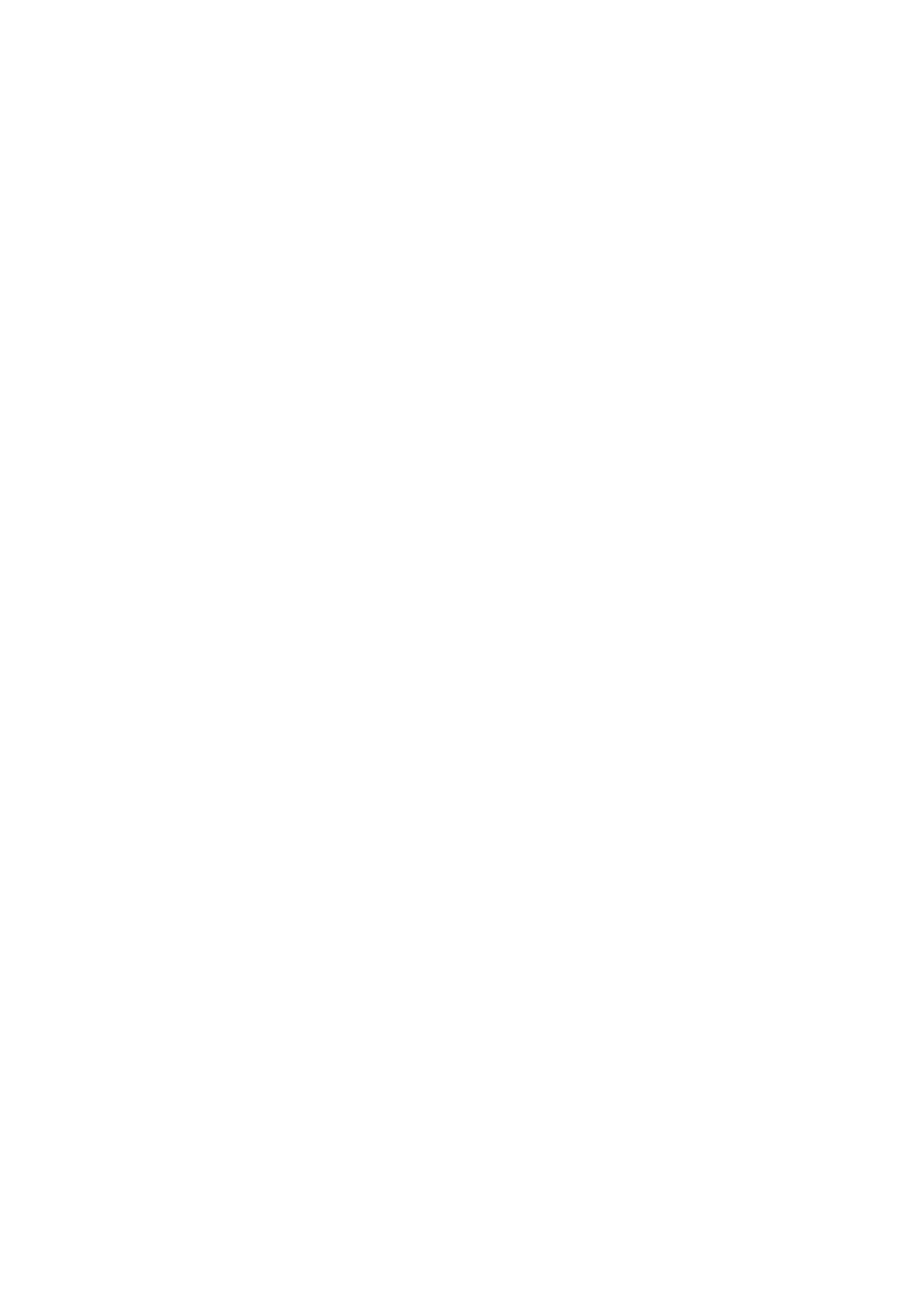# **OFFICE OF THE UNITED NATIONS HIGH COMMISSIONER FOR REFUGEES (UNHCR)**



### **CODE OF CONDUCT**

**\_\_\_\_\_\_\_\_\_\_\_\_\_\_\_** 

### **INTRODUCTION**

UNHCR's capacity to ensure the protection of and assistance to refugees and other persons of concern depends on the ability of its staff to uphold and promote the highest standards of ethical and professional conduct. We, the staff members of UNHCR, are personally and collectively responsible for maintaining these standards. Managers have a particular responsibility to uphold these standards, to set a good example, and to create a working environment that supports and empowers staff.

It is recognized that UNHCR's work often puts its staff in positions of power in relation to its beneficiaries. Staff have an obligation not to abuse this power.

This Code of Conduct is intended to serve as an illustrative guide for staff to make ethical decisions in their professional lives, and at times in their private lives. It is a moral code that does not have the force of law. It is designed to assist staff to better understand the obligations placed upon their conduct by the Charter of the United Nations and the Staff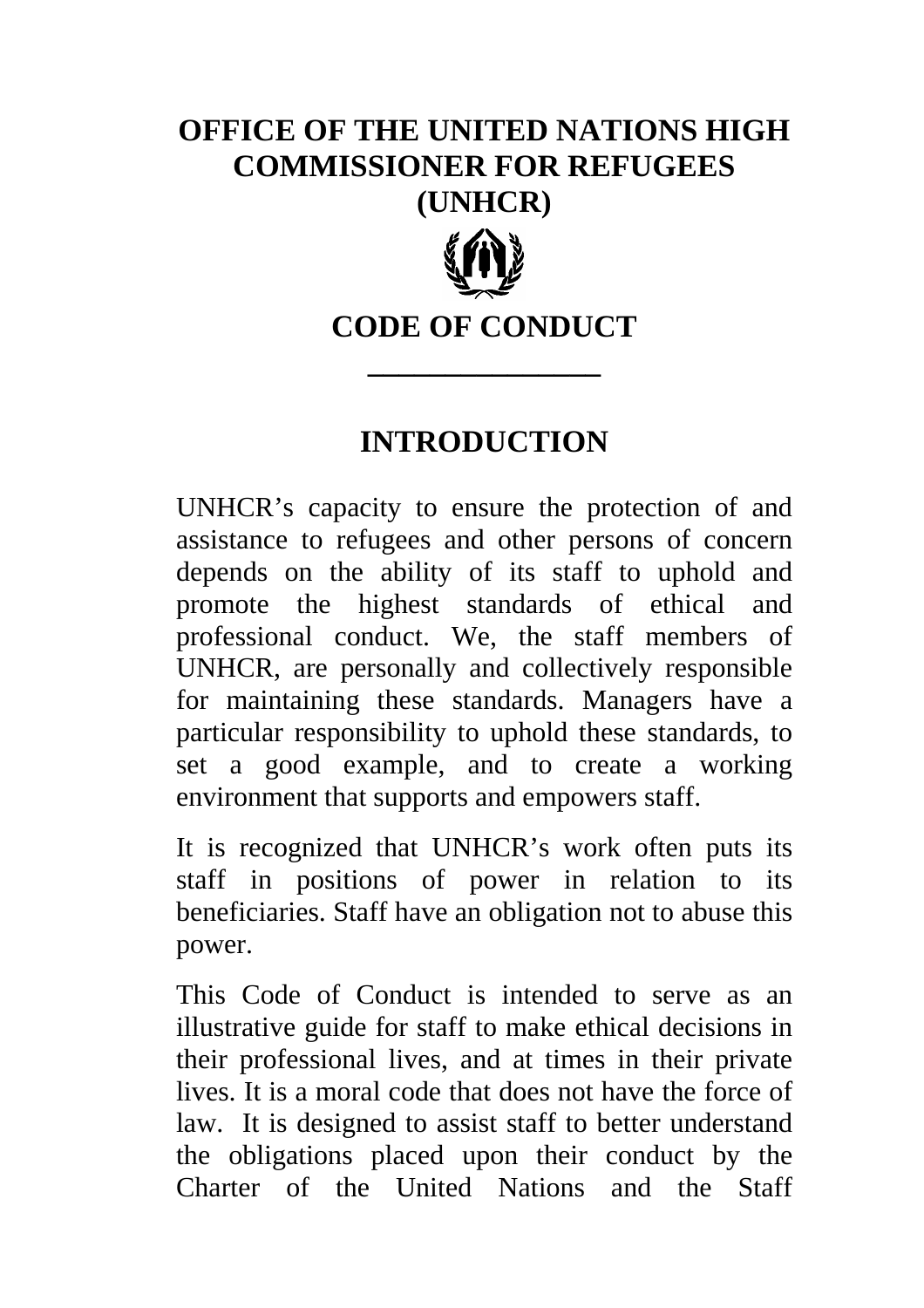Regulations and Rules, which remain the only legal instruments that determine acceptable conduct in UNHCR. Signing the Code does not take away any acquired rights of UNHCR Staff.

While acknowledging that local laws and customs may differ from one country to another, the Code of Conduct is based on international legal standards and outlined in the Secretary-General's bulletin ST/SGB/2003/13. For example, children are defined as those under the age of 18 years. Guidance on appropriate interpretation can be found in the Notes to the Code of Conduct (see pg.33).

The Code applies to all UNHCR staff members who are all requested to sign it. Persons holding a UNHCR consultant contract, UNVs and interns will also receive the Code and be requested to confirm that they uphold its standards as far as applicable to their status. Governmental and non-governmental organizations and companies which, through their employees, work for UNHCR, will be requested to make the principles contained in the Code known to those persons in an appropriate manner.

All UNHCR staff are responsible for encouraging, advocating and promoting the dissemination of the Code of Conduct. They also have a role in implementing, monitoring and enforcing its standards. Staff are also urged to encourage partners to adhere to these standards and to join UNHCR staff in upholding them.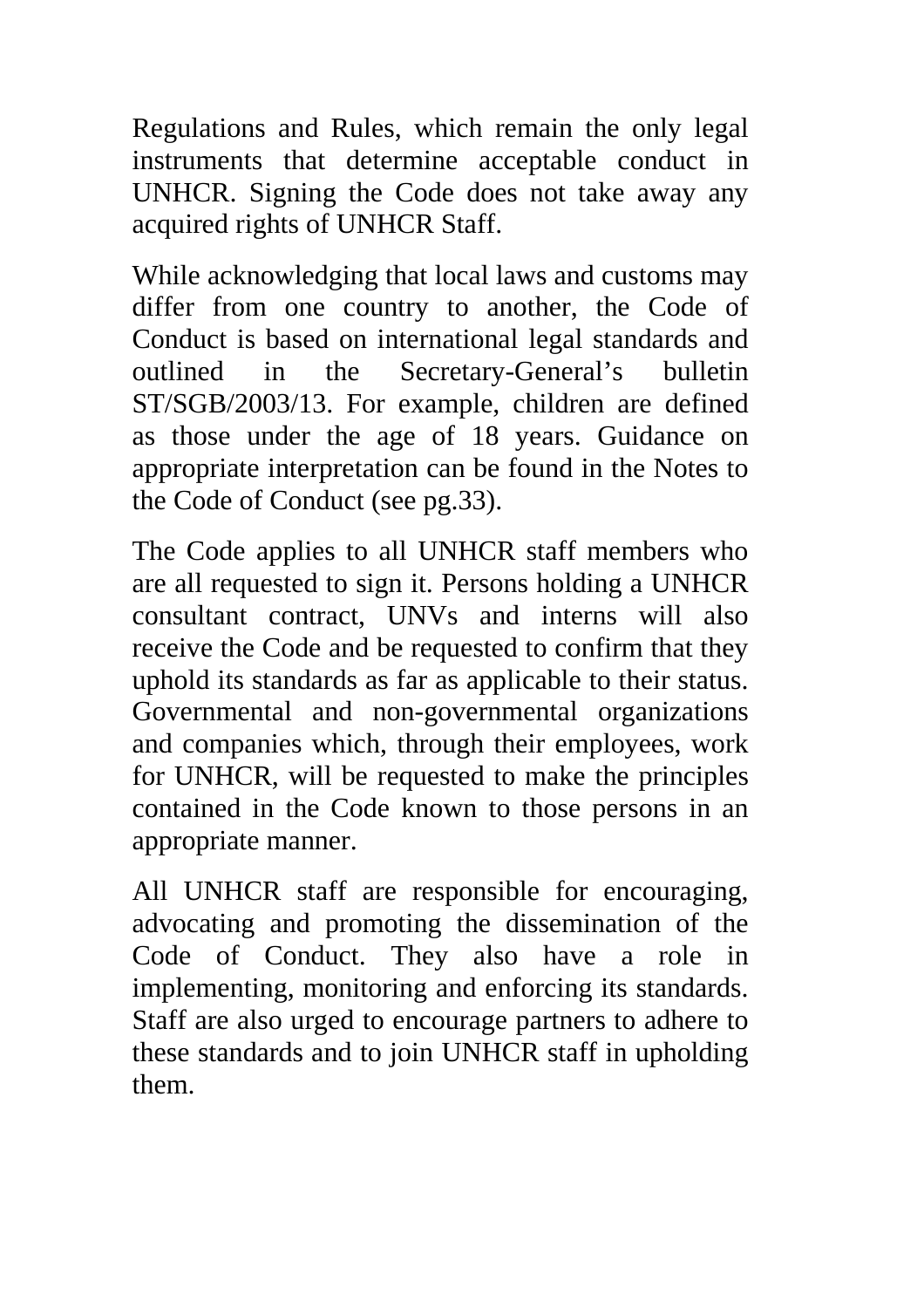### **CORE VALUES AND GUIDING PRINCIPLES**

#### *UNHCR staff are committed to the following fundamental values and principles:*

- *As staff working within the UN system*, we will ensure that our conduct is consistent with and reflects the values enshrined in the Charter of the United Nations: *respect for fundamental human rights, social justice and human dignity, and respect for the equal rights of men and women.* We will assist UNHCR to actively promote adherence to the principles of international refugee law, international human rights law and international humanitarian law. We will be guided by the core values of the UN system, including professionalism, integrity and respect for diversity, and will maintain an international perspective at all times.
- *As UNHCR staff*, our primary commitment is to ensure the protection of and assistance to refugees and other persons of concern, in accordance with the mandate of the Office. We are committed to supporting the fullest possible participation of refugees and other persons of concern – as individuals, families and communities – in decisions that affect their lives.
- We will respect the dignity and worth of every individual, will promote and practice understanding, respect, compassion and tolerance, and will demonstrate discretion and maintain confidentiality as required. We will aim to build constructive and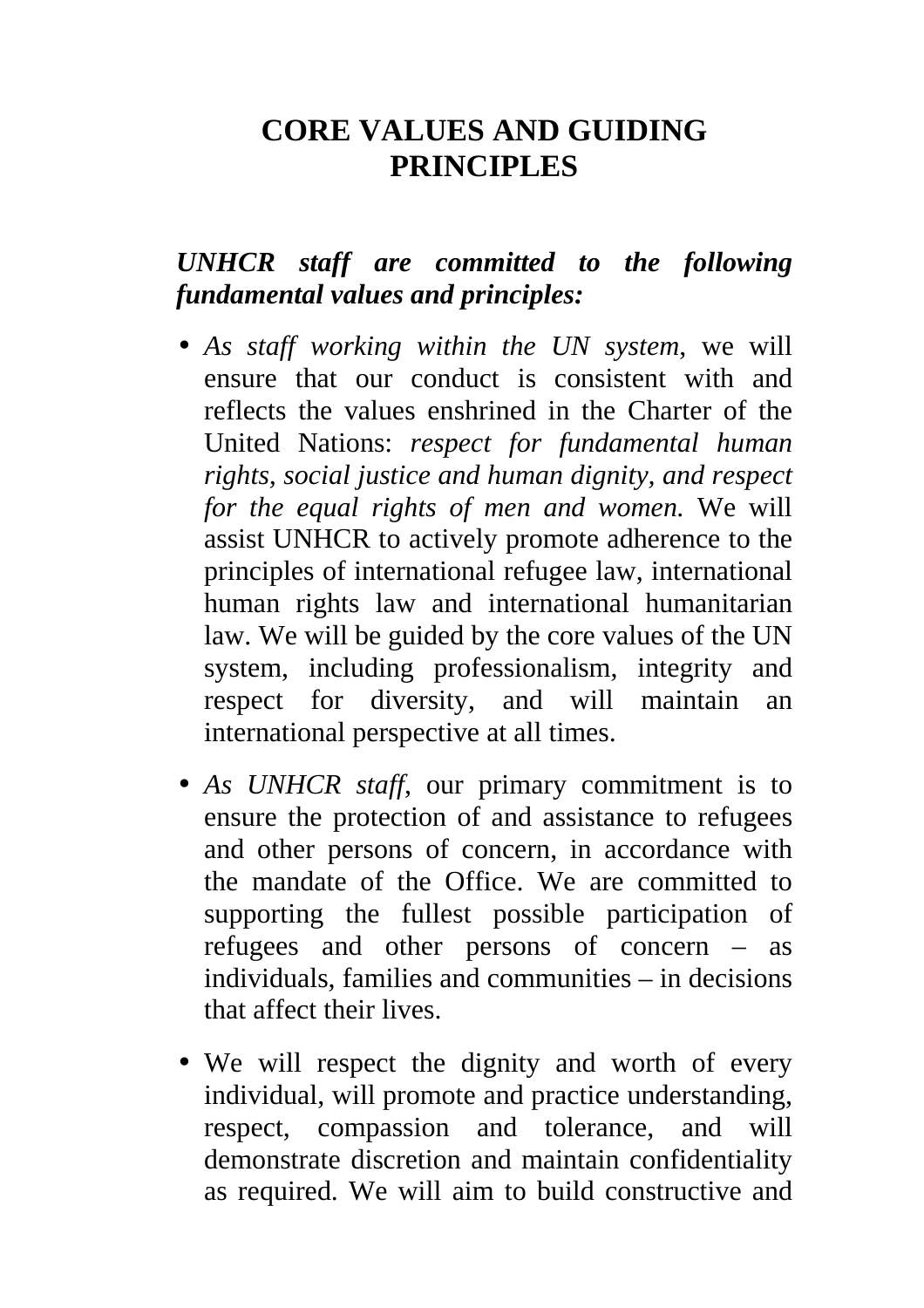respectful working relations with our humanitarian partners, will continuously seek to improve our performance, and will foster a climate that encourages learning, supports positive change, and applies the lessons learned from our experience.

- We will show respect for all persons equally without distinction whatsoever of race, gender, religion, colour, national or ethnic origin, language, marital status, sexual orientation, age, socioeconomic status, disability, political conviction, or any other distinguishing feature. We will strive to remove all barriers to equality.
- We will respect the cultures, customs and traditions of all peoples, and will strive to avoid behaving in ways that are not acceptable in a particular cultural context. However, when the tradition or practice is considered by the relevant organ of the UN to be directly contrary to an international human rights instrument or standard, we will be guided by the applicable human rights instrument or standard.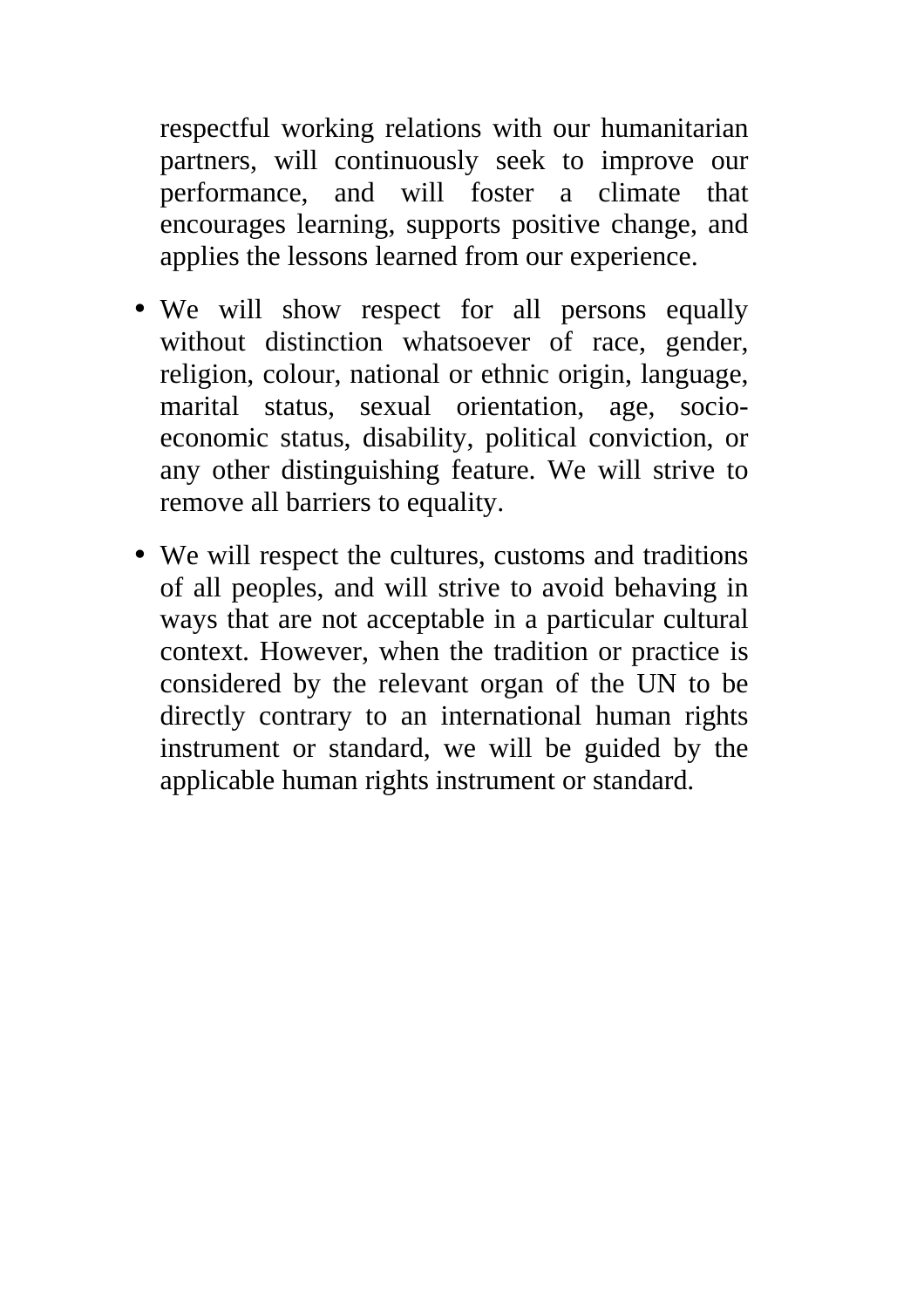# **COMMITMENT TO THE UNHCR CODE OF CONDUCT**

#### **As a staff member of UNHCR, I commit myself to:**

### *1. Treat all refugees and other persons of concern fairly, and with respect and dignity.*

I will always seek to understand the difficult experiences that refugees and other persons of concern to UNHCR have faced and survived, as well as the disadvantaged position in which they – particularly on the basis of gender, age or disability – may find themselves in relation to those who hold power or influence over aspects of their lives.

I will always seek to care for and protect the rights of children, and act in a manner that ensures that their best interests shall be the paramount consideration.

If my job involves direct work with refugees or other persons of concern, I will meet with them regularly, in order to fully understand their experiences and needs, and to explain the role of UNHCR and the scope of its work.

I will keep myself informed about UNHCR's policies, objectives and activities and about refugee concerns, and will do my utmost to support the Office's protection and assistance work.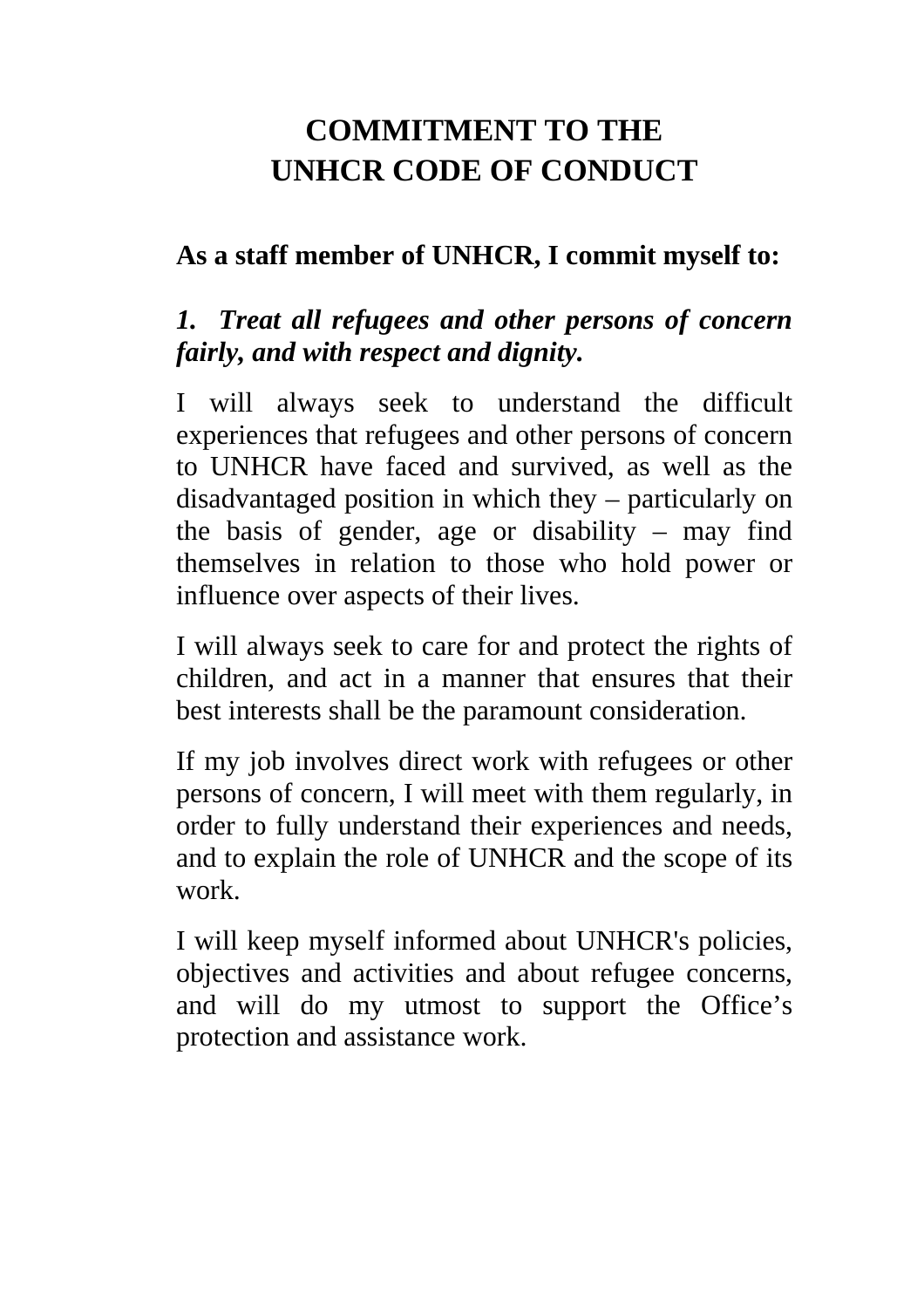### *2. Uphold the integrity of UNHCR, by ensuring that my personal and professional conduct is, and is seen to be, of the highest standard.*

I will demonstrate integrity, truthfulness, dedication and honesty in my actions. I will be patient, respectful and courteous to all persons with whom I deal in an official capacity, including refugees and other persons of concern, representatives of operational and implementing partners, governments and donors.

I will observe local laws, will meet all my private legal and financial obligations, and will not seek to take personal advantage of any privileges or immunities that have been conferred on me in the interest of the UN. I will do my utmost to ensure that the conduct of members of my household does not reflect unfavourably on the integrity of UNHCR.

#### *3. Perform my official duties and conduct my private affairs in a manner that avoids conflicts of interest, thereby preserving and enhancing public confidence in UNHCR.*

My actions will be free of any consideration of personal gain. I will resist any undue political pressure in decision making. I will neither seek nor accept instructions regarding performance of my duties from any government, my national authorities, or from an authority external to the UN.

In accordance with Staff Regulations and Rules, I will not accept any honour, decoration, favour gift, remuneration, from any government; nor will I accept these from any other source external to the UN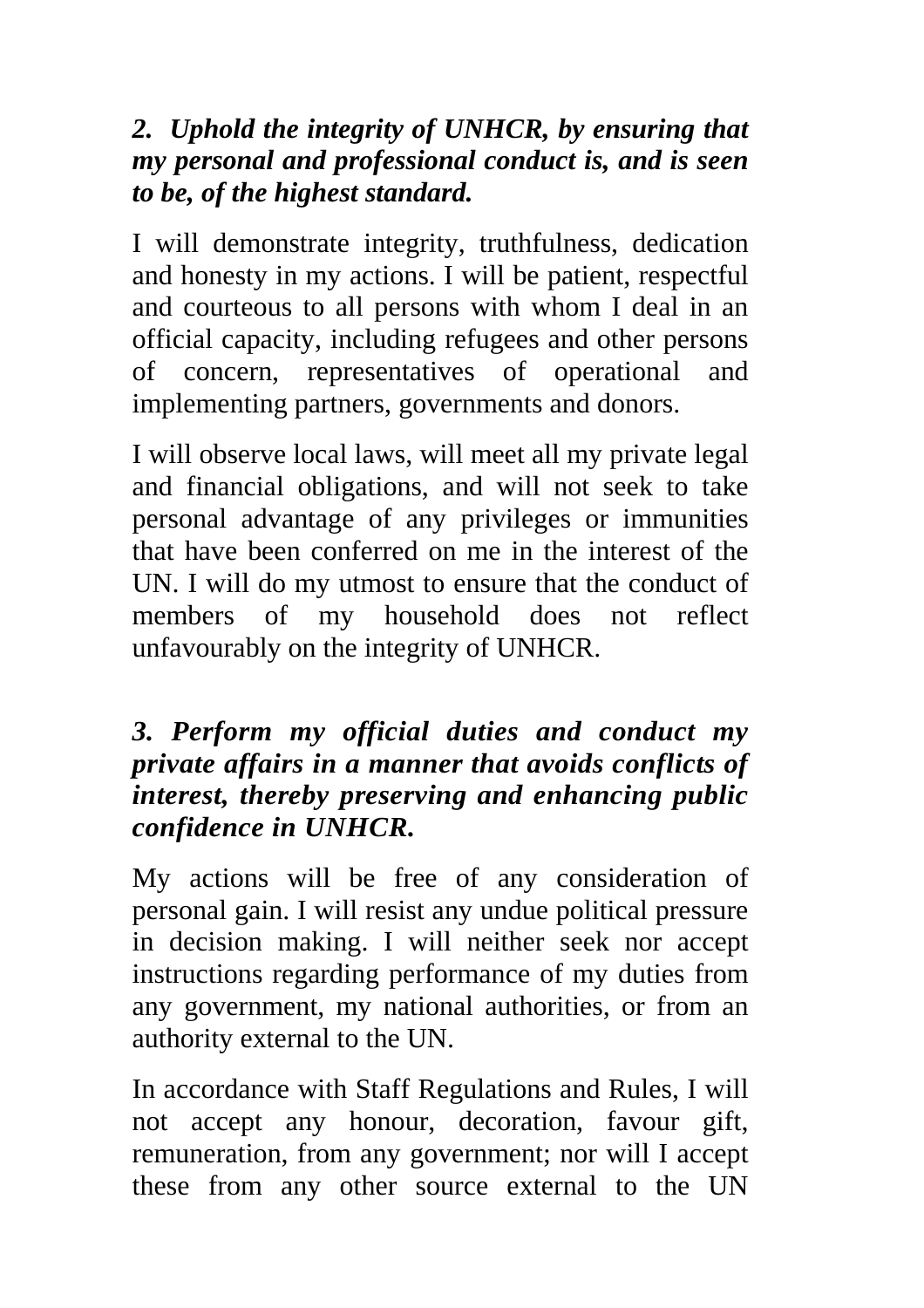without prior authorization. I will not engage in any outside occupation or employment without prior authorization. I will not accept supplementary payments or subsidies from a government or any other source, or participate in certain political activities such as standing for or holding public office.

I will avoid assisting private persons or companies in their undertakings with UNHCR where this might lead to actual or perceived preferential treatment. I will never participate in activities related to procurement of goods or services, or in human resource activities, where a conflict of interests may arise.

### *4. Contribute to building a harmonious workplace based on team spirit, mutual respect and understanding.*

I will show respect to all colleagues, regardless of status or position, and will allow all colleagues the opportunity to have their views heard, and to contribute from their knowledge and experience to team efforts. I will communicate openly and share relevant information (subject to confidentiality) with other colleagues, and will endeavour to respond in a timely manner to queries.

I will respect my colleagues' privacy, and avoid misinformation. I will seek to resolve differences and solve problems when they arise. I will contribute to building constructive dialogue, guided by mutual respect and an open, positive approach, between management and staff representatives.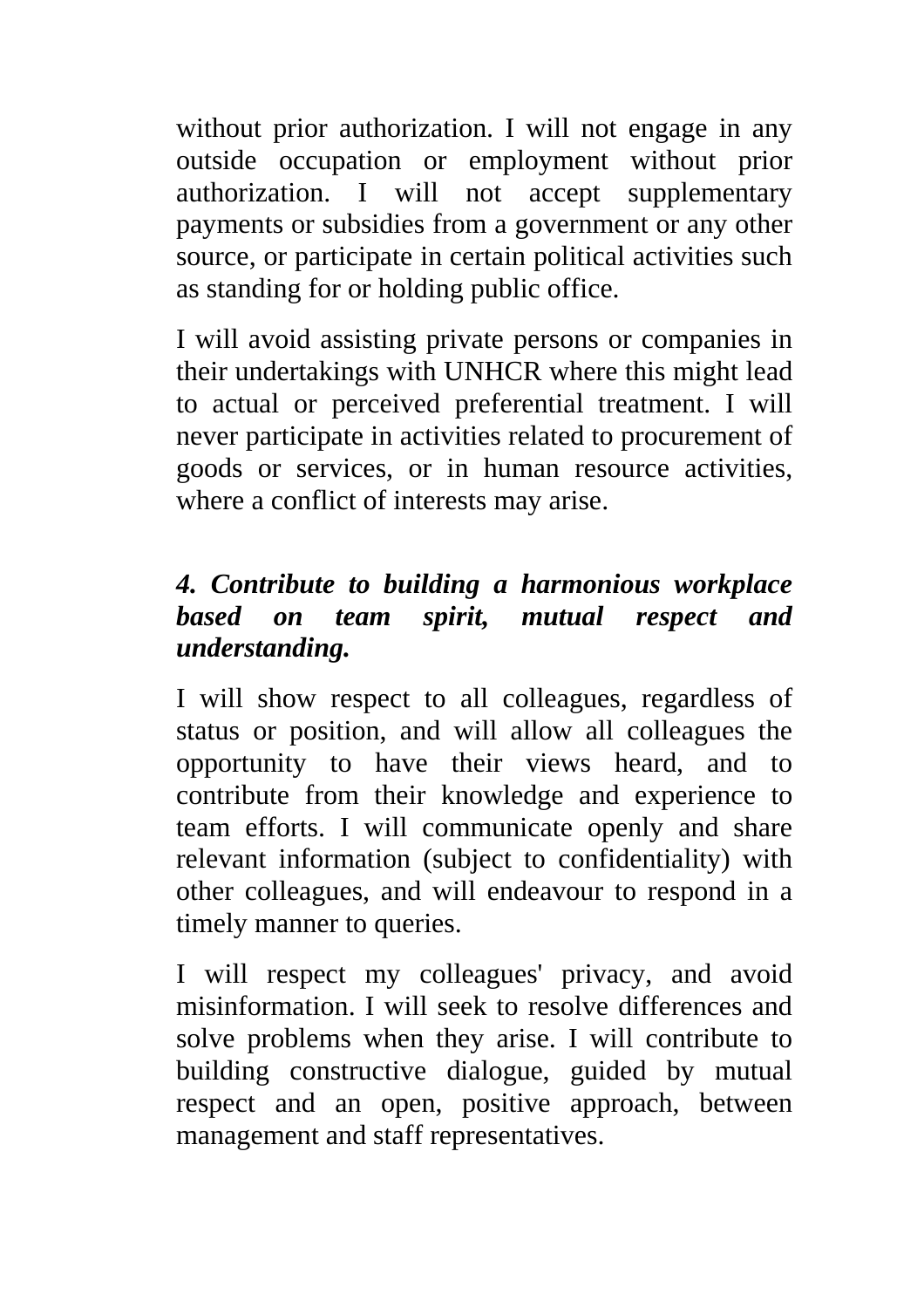As a manager/supervisor I will be open to the views of all team members. I will provide timely feedback on the performance of each team member through guidance, motivation and full recognition of their merits.

### *5. Promote the safety, health and welfare of all UNHCR staff as a necessary condition for effective and consistent performance.*

I will remain aware of and comply with all instructions designed to protect my health, welfare and safety. I will always consider the safety of staff in operational decisions. If I have doubts regarding an instruction that I consider threatening to my safety or the safety of other persons, I will bring this immediately to the attention of my supervisor.

As a manager/supervisor, I will endeavour to ensure that the health and well-being of staff and their families are not subjected to undue risk. I will promote a healthy work-life balance for staff, and will respect staff entitlements.

#### *6. Safeguard and make responsible use of the information and resources to which I have access by reason of my employment with UNHCR.*

I will exercise due care in all matters of official business, and not divulge any confidential information about refugees, colleagues and other work-related matters in accordance with the Staff Regulations and Rules and current guidelines.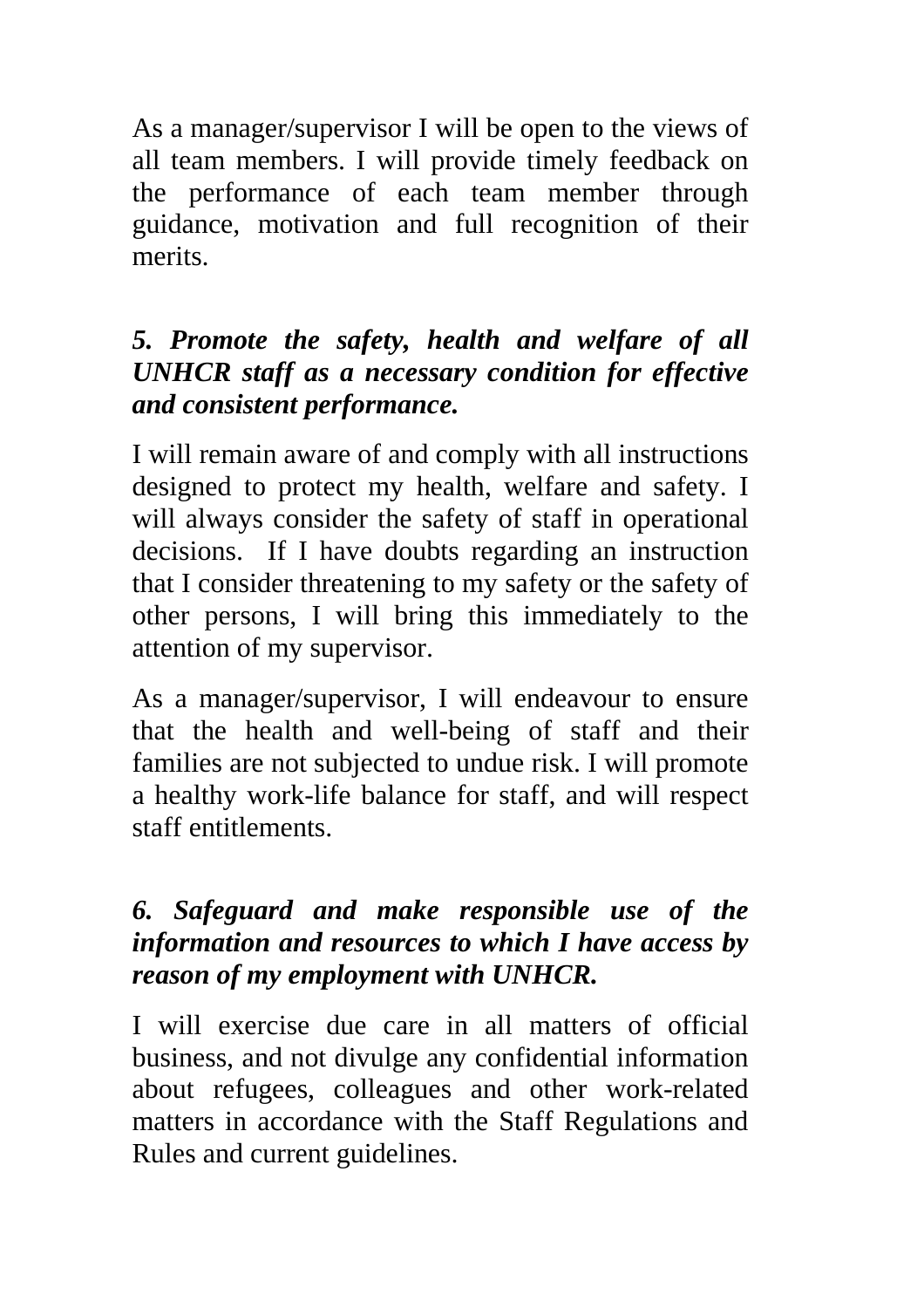I will protect, manage and utilize UNHCR human, financial and material resources efficiently and effectively, bearing in mind that these resources have been placed at UNHCR's disposal for the benefit of refugees and other persons of concern.

### *7. Prevent, oppose and combat all exploitation and abuse of refugees and other persons of concern.*

I undertake not to abuse the power and influence that I have by virtue of my position over the lives and wellbeing of refugees and other persons of concern.

I will never request any service or favour from refugees or other persons of concern in return for protection or assistance. I will never engage in any exploitative relationships – sexual, emotional, financial or employment-related – with refugees or other persons of concern.

Should I find myself in such a relationship with a beneficiary that I consider non-exploitative and consensual, I will report this to my supervisor for appropriate guidance in the knowledge that this matter will be treated with due discretion. I understand that both my supervisor and I have available to us normal consultative and recourse mechanisms on these issues.

I will act responsibly when hiring or otherwise engaging refugees or other persons of concern for private services. I will report in writing on the nature and conditions of this employment to my supervisor.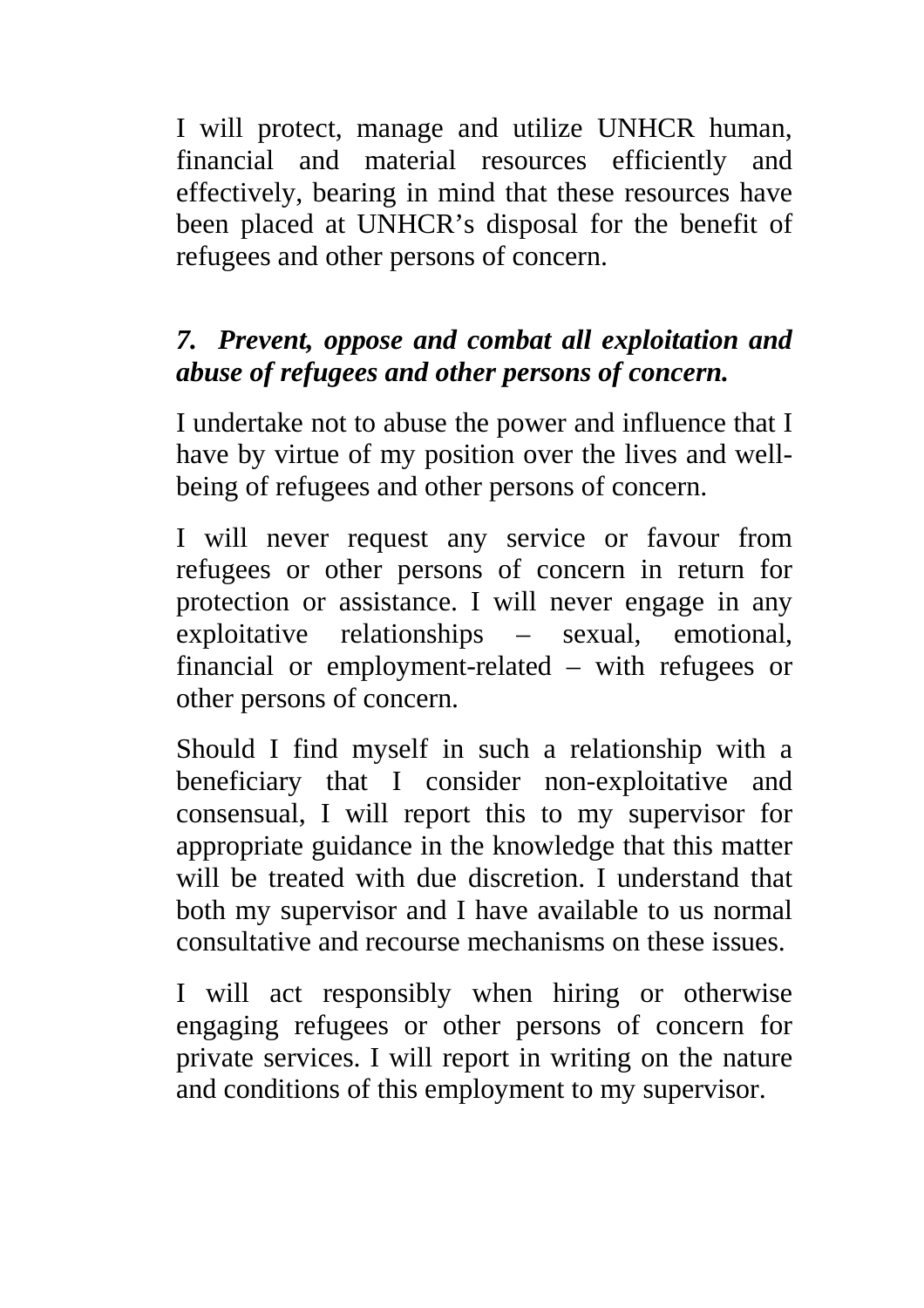#### *8. Refrain from any involvement in criminal or unethical activities, activities that contravene human rights, or activities that compromise the image and interests of UNHCR.*

I will neither support nor take part in any form of illegal, exploitative or abusive activities, including, for example, child labour, and trafficking of human beings and commodities.

As UNHCR is committed to the highest standards of protection and care for children, I am aware that I am expected not to engage in sexual activities with any person under the age of 18 years. (Further guidance is given in the Notes to this Code of Conduct - see pg.33).

### *9. Refrain from any form of harassment, discrimination, physical or verbal abuse, intimidation or favouritism in the workplace.*

I will not engage in or tolerate any form of harassment in the workplace, including sexual harassment and abuse of power.

As a manager/supervisor, I will not solicit favours, loans or gifts from staff, nor will I accept unsolicited ones that are of more than token value.

I recognize that there is an inherent conflict of interest and potential abuse of power in having sexual relations with staff under my supervision. Should I find myself in such a relationship, I will resolve this conflict of interest without delay.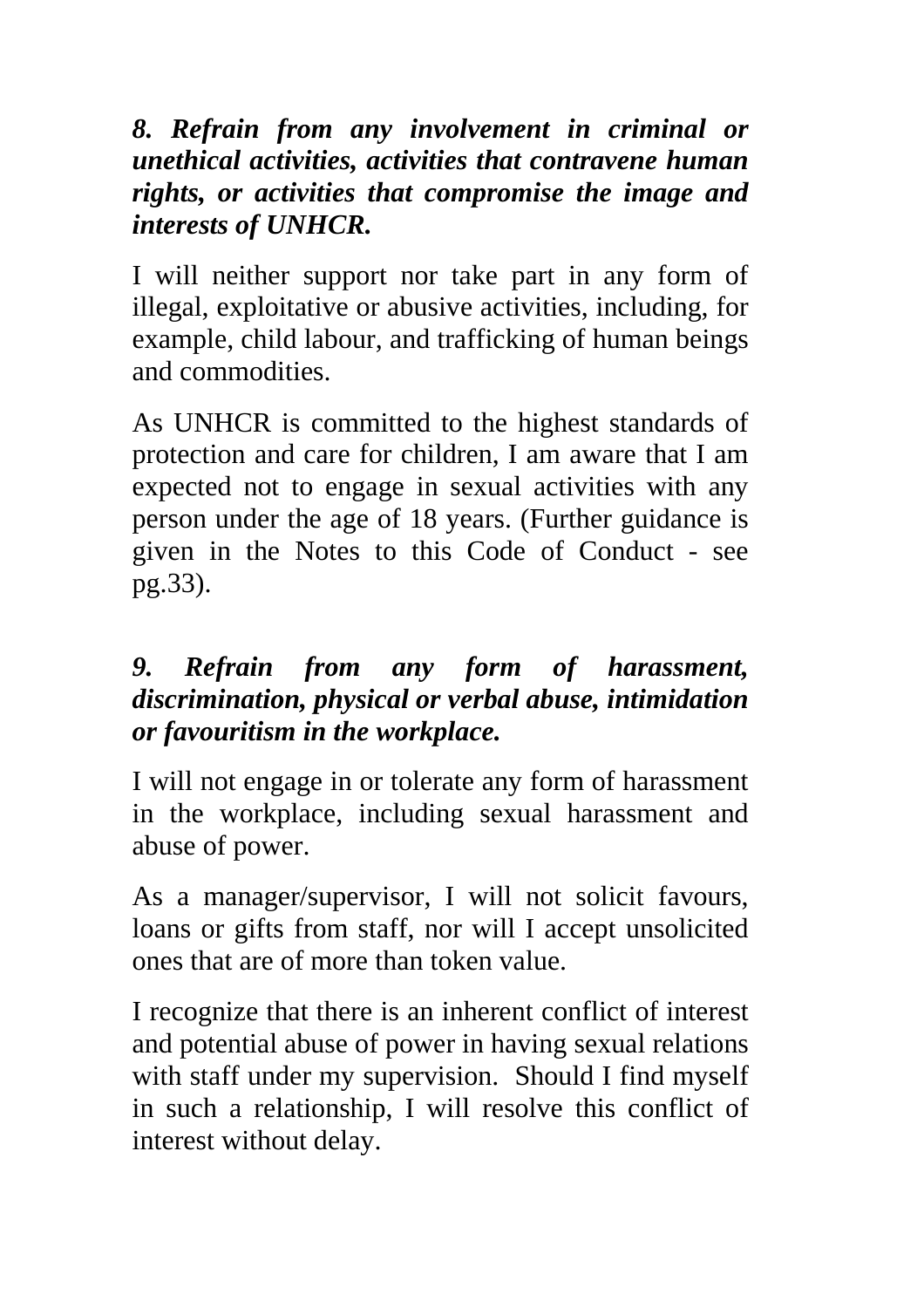# **NOTES ON THE CODE**

#### **Why a Code of Conduct?**

In 1954 the United Nations International Civil Service Advisory Board established Standards of Conduct in the International Civil Service which were intended to contribute to improved understanding of the status and obligations of international civil servants. In 2001, the International Civil Service Commission adopted, revised and updated Standards of Conduct for the International Civil Service which were welcomed by the General Assembly in its Resolution 56/244. While this is a document applicable to UNHCR staff, it has been recognized that some aspects of UNHCR's work require the highlighting of additional types of behaviour.

In addition, the Office of the Inspector General has in its regular inspections of UNHCR activities identified the need for a UNHCR-specific code of conduct to address some of the most frequently identified issues about which UNHCR staff should concern themselves. Parallel processes such as the development of a policy on harassment; greater attention to the importance of a work/life balance; the concern for the health, welfare and safety of staff; and the increasing desire for more consistent and effective performance management in UNHCR have suggested that a UNHCR-specific code would contribute to a positive organizational culture in the Office. Periodic incidents which have come to light through media or evaluation reports have confirmed that a Code of Conduct could add value and provide guidance to staff in addition to that set out in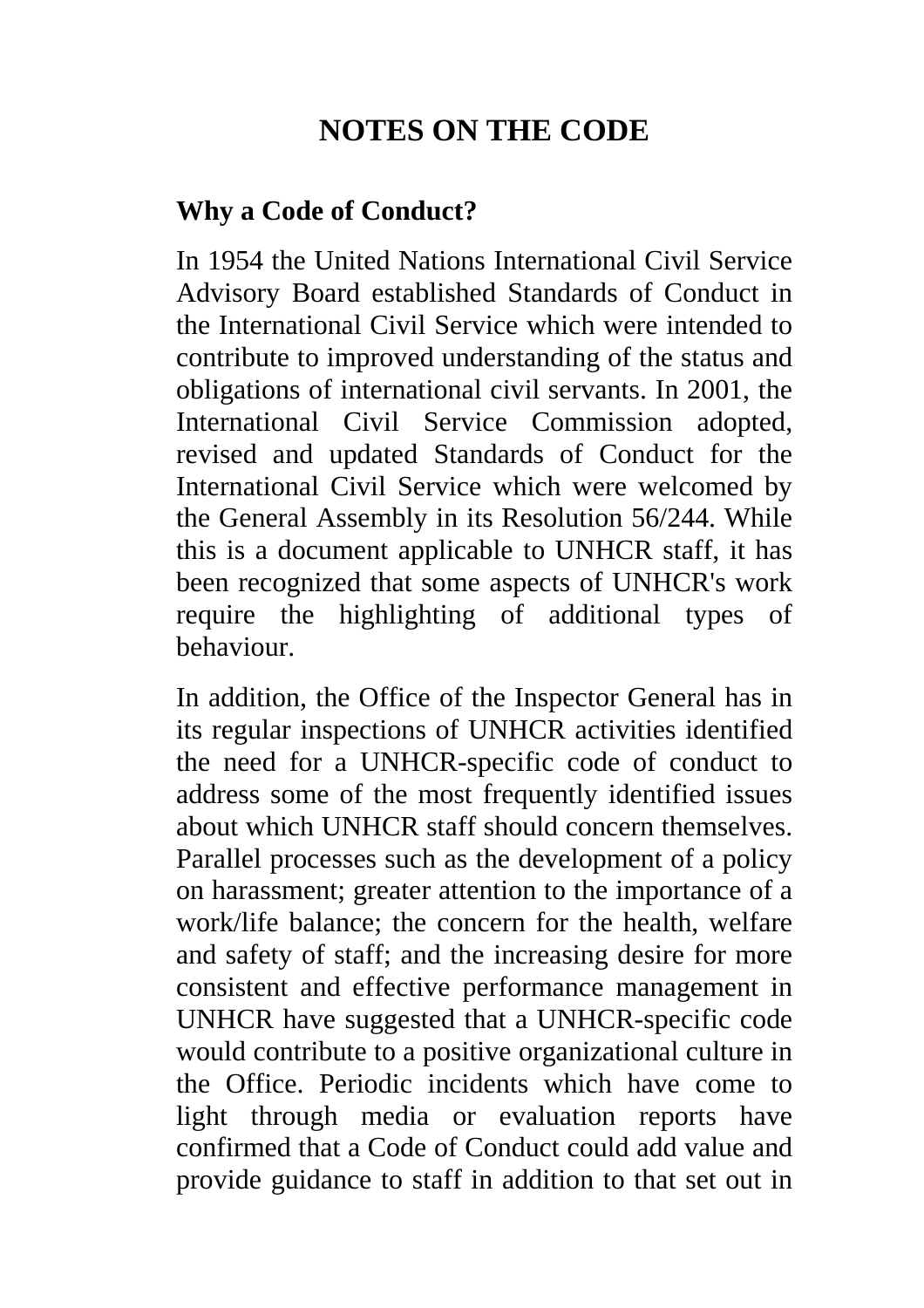the Staff Rules and Regulations and in the Standards of Conduct. An administrative instruction promulgated by the Secretary-General\* concerning protection from sexual exploitation and abuse further enhances the standard of conduct for UN personnel. Work on the UNHCR Code began in 2000 and was accelerated in mid-2002 after a highly publicized incident relating to the alleged sexual misconduct of humanitarian staff and the subsequent recommendations of the Inter-Agency Standing Committee (IASC) which urged all humanitarian agencies to develop agency-specific codes of conduct. Some may still ask: Why have a new set of standards if we already have Staff Regulations and Rules? The Code is not meant to replace these. It reinforces them by offering more detailed guidance and advice on how to handle financial, physical and emotional relationships, not only between ourselves and the people we serve, but also among ourselves. At this juncture it is to be recalled that the Staff Regulations and Rules and other administrative issuances remain the only legally binding instruments that determines acceptable or nonacceptable conduct.

This Code explains the key values and standards of behaviour that we are expected to observe under the United Nations Charter and the Staff Regulations and Rules. The Code's Core Values and Guiding Principles are meant to help UNHCR staff deal with ethical and moral dilemmas linked to their

<sup>\*</sup> ST/SGB/2003/13, Special Measures for Protection from Sexual Exploitation and Sexual Abuse, (IOM-FOM/77/2003).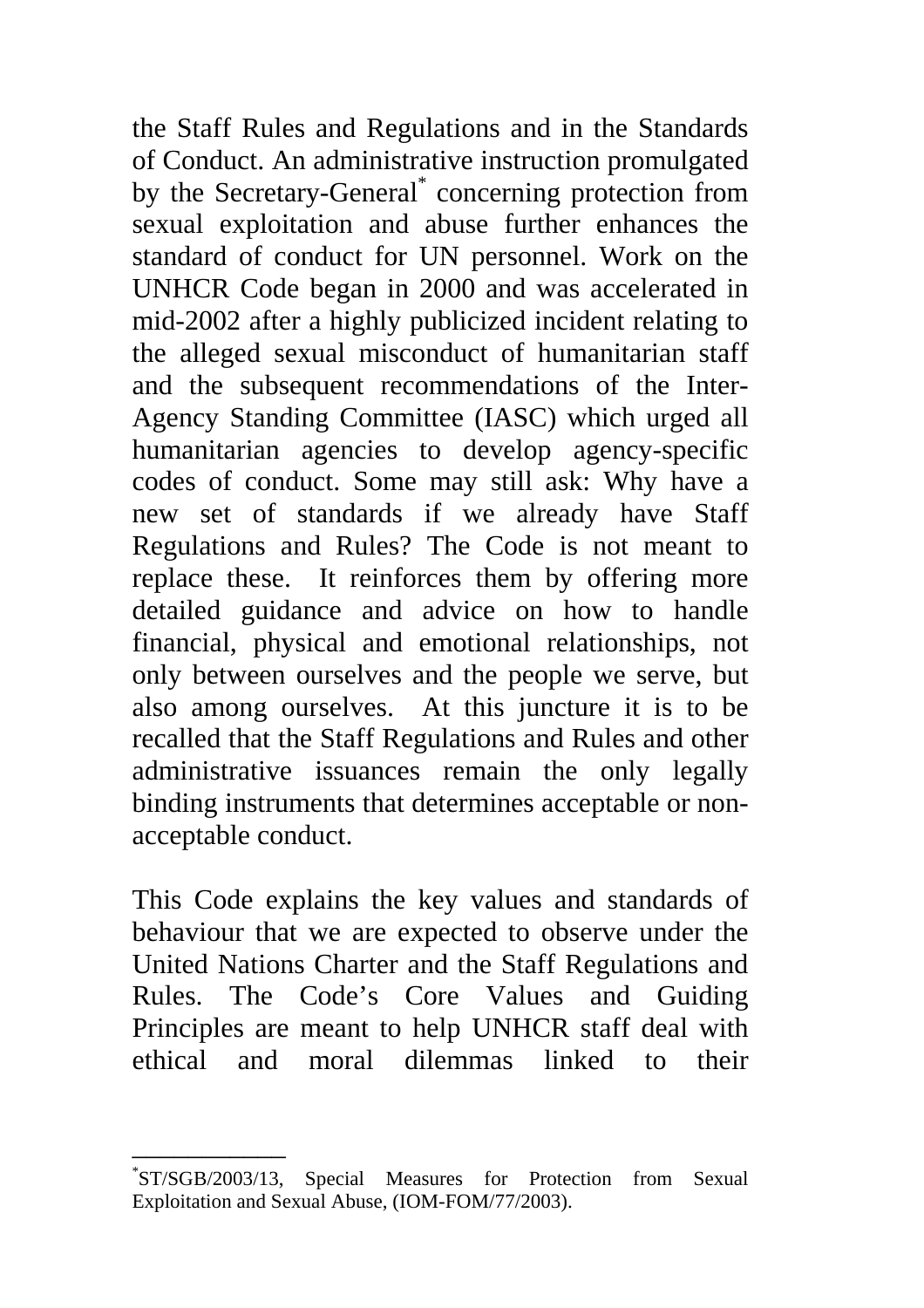professional lives, and also, at times to their private lives. It advises on issues, such as how to build a harmonious workplace environment, and on staff welfare, health and safety. Accordingly, the Code of Conduct is designed to foster an organizational culture to which UNHCR staff can be proud to belong, and to help staff understand the kinds of behaviour that are considered abusive or exploitative, no matter whether this behaviour stems from conscious misconduct or ignorance. It essentially spells out what is and what is not acceptable for any person working for UNHCR.

There are moments when being in control of scarce humanitarian resources vests us with enormous power. Needless to say, the behaviour and professionalism of most UNHCR staff is exemplary, but staff do recognize that the abuse of power is possible. Such abuse hurts not only the people we serve, but also damages UNHCR's image, our reputation and ultimately the morale of our staff.

#### **To whom does the Code apply?**

The Code is for all UNHCR staff, and its guiding principles should also be adhered to by persons holding a UNHCR consultant or independent contractor contract, UNVs, interns and other individuals working for UNHCR. The Code is an attempt to clarify what types of behaviour are appropriate, particularly in situations where difficult choices need to be made. It should be useful to all whose conduct matters to the people we serve, and to those in the outside world who care about the quality of our work. Managers at all levels have a particular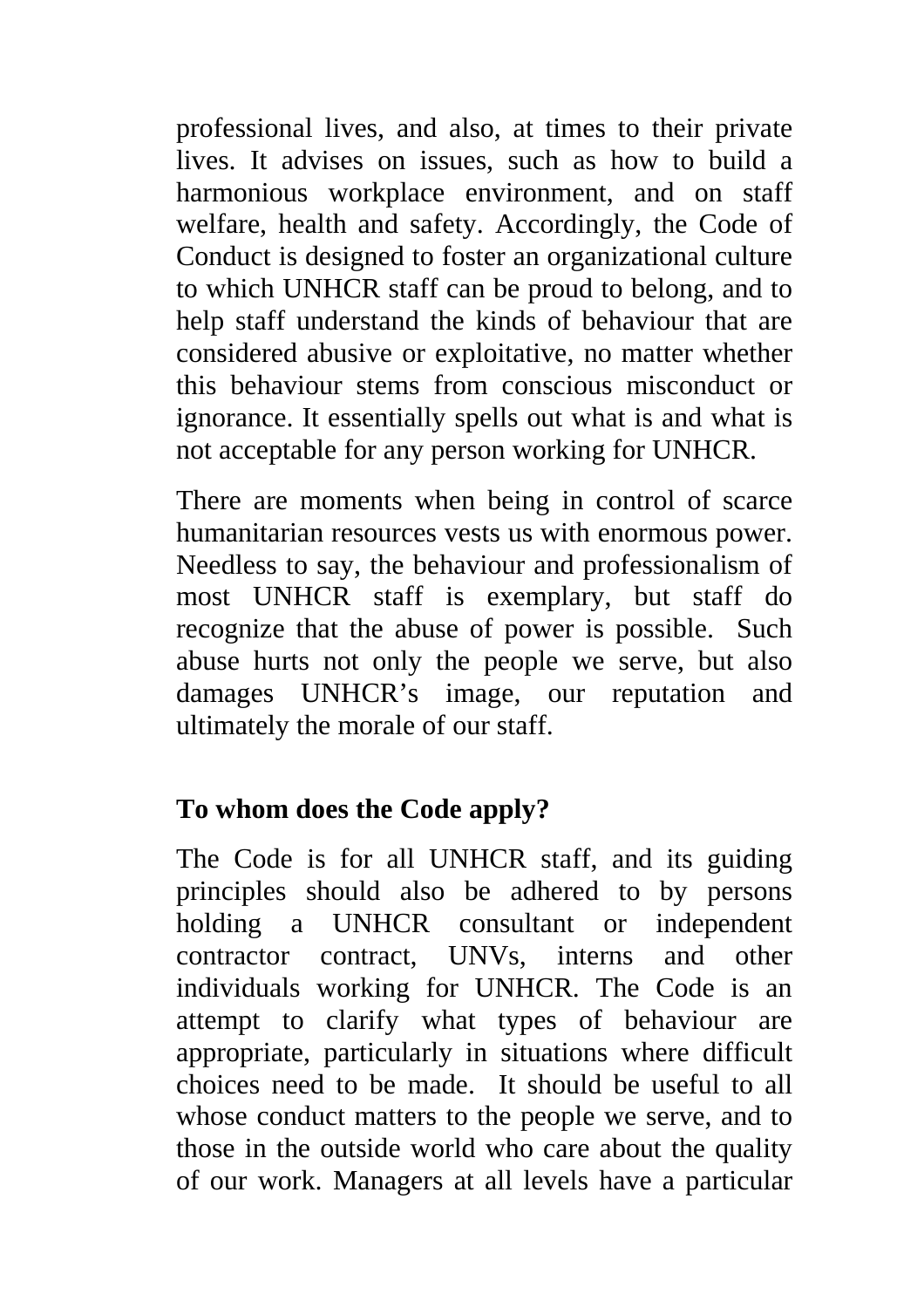responsibility for making sure that those who answer to them are familiar with the Code, and for helping to promote the honouring of its provisions. Managers, who are expected to set an example, are also responsible for communicating the Code's principles to those with whom we work, no matter how tenuous or short-term their relationship with UNHCR may be. Managers must further make sure that the people we serve - the beneficiaries - know about our Code of Conduct, and that they have the opportunity to report breaches of the Code without fear of reprisal.

UNHCR recognizes that the majority of staff are dedicated and loyal, and act in ways totally consistent with the values and principles described in the Code. Therefore, the introduction of the Code should not be taken as a sign of mistrust or criticism of existing staff.

#### **Is the Code legally binding and do we have to sign it?**

The Code does not have the force of law. It is simply a guide to the kind of professional and personal behaviour which is expected of all staff. However, failure to comply with the Code may amount to misconduct, if by any action or omission, the staff member has violated a Staff Regulation or Rule, taking into account all the circumstances of the case.

The High Commissioner wants every UNHCR staff member to read and sign the Code, and this has become a condition of recruitment as of 15 October 2002. Signature of the Code is not a legal commitment. It simply confirms the fact that we have read and understood that we are expected to live up to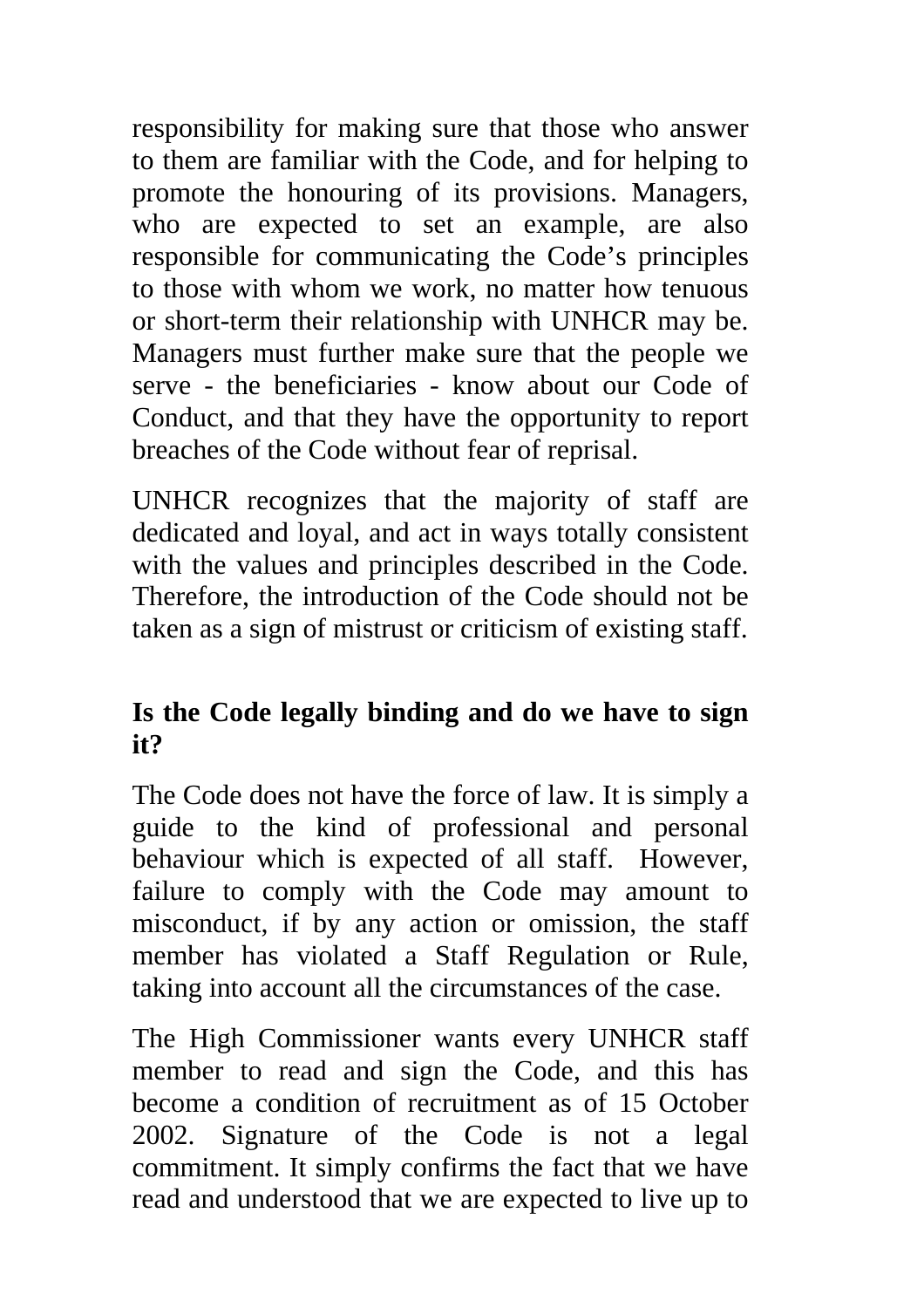the standards of behaviour described in the text. The signature is without prejudice to our rights as a staff member.

Those staff already employed by UNHCR at the time of the Code's introduction who did not wish to sign were asked to give the reason for this in writing. It should be pointed out that UNHCR has to monitor implementation. By providing a written explanation, staff have an opportunity to highlight their concerns.

### **Why the Notes on the Code?**

The Code is written in a declarative manner and does not always provide sufficient elaboration. These explanatory notes are intended to walk the reader stepby-step through the various provisions of the Code in order to help UNHCR staff understand the Code's purpose and make it easier for them to adhere to it in everyday situations. UNHCR has also developed a "Facilitator's Guide" which should be used to facilitate group sessions in the workplace, in order to give staff an opportunity to better understand the provisions of the Code and clarify, amongst themselves, its implications for personal behaviour.

Managers have a special responsibility to disseminate information. This is strongly emphasized and guidance is available through the UNHCR Code of Conduct "Guidelines for Managers"\*.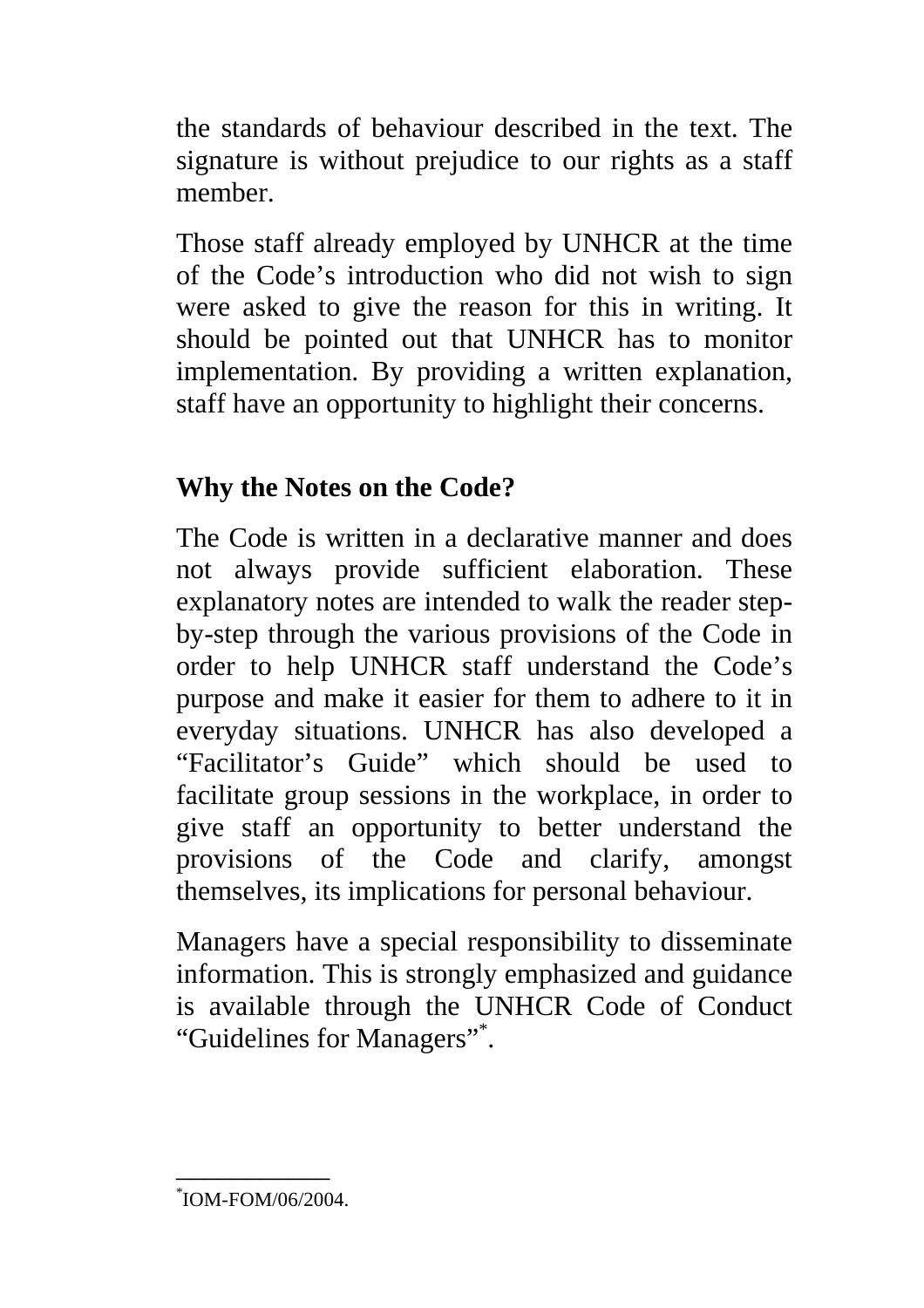## **PRINCIPLE 1\* Treat all refugees and other persons of concern fairly, and with respect and dignity**

1. Treating beneficiaries with "respect and dignity" is our basic obligation. Behaviour or comments by any UNHCR staff member that degrade a beneficiary or beneficiaries are totally unacceptable, no matter whether the beneficiaries are present or not.

2. Fair treatment of beneficiaries requires staff members to avoid taking sides or to be seen as favouring any one individual or group. Staff members should not be identified with any causes other than that which UNHCR represents. This is important for all staff irrespective of status or position.

3. By definition, UNHCR's beneficiaries lack the protection they previously enjoyed in their country, community and family. In many situations, children and certain groups of women are especially at risk. By understanding the specific situations of women, men, girls and boys in a beneficiary community, we can better protect them. UNHCR already has welldeveloped guidelines on the appropriate treatment of refugee children and refugee women. Staff should make themselves familiar with these guidelines and at all times recognize the special needs of each of these

 $R$ egulation 1.2 (a) (b), (e)

Rules 101.2 (d), paras 1, 2, 3, 4, 31, 38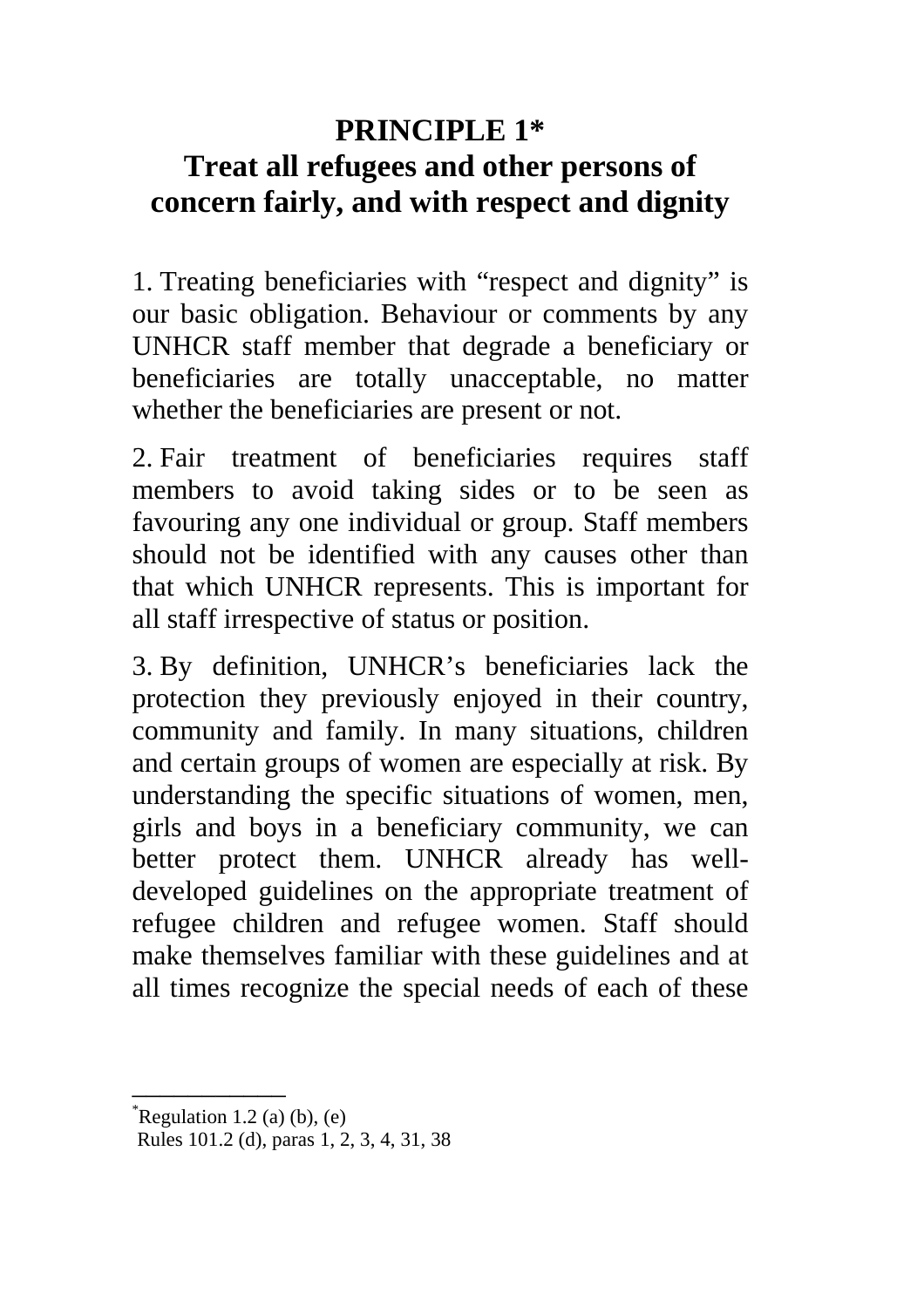groups and act in their best interests.

4. It is vital that staff see the people we serve as human beings rather than "individual cases", "populations", or "caseloads." Impersonal, bureaucratic terms breed a bureaucratic approach. As humanitarian staff we need to empathize with the people we serve and understand their situation. Direct conversations with people, individually or in a small group, can help us "put a human face" on complex problems.

5. Staff should make every effort to communicate directly with beneficiaries even when our work does not normally involve direct contact with them. Staff who are directly responsible for protection and assistance to beneficiaries - including senior managers - are expected to visit places where they live and talk to them on a regular basis. Staff should balance the demands of office work and official meetings with the need to take time to keep in contact with the people we serve.

6. UNHCR work can be very stressful, especially when resources are scarce. Beneficiaries' demands in these situations can give us a sense of discomfort. Staff should listen to their concerns and try and involve them in finding a solution. In doing so, we should be wary of individuals or groups who may seek to exploit or control resources to the detriment of the beneficiaries or particular groups of beneficiaries. Special care should be taken in sectors where staff control decisions relating to refugee status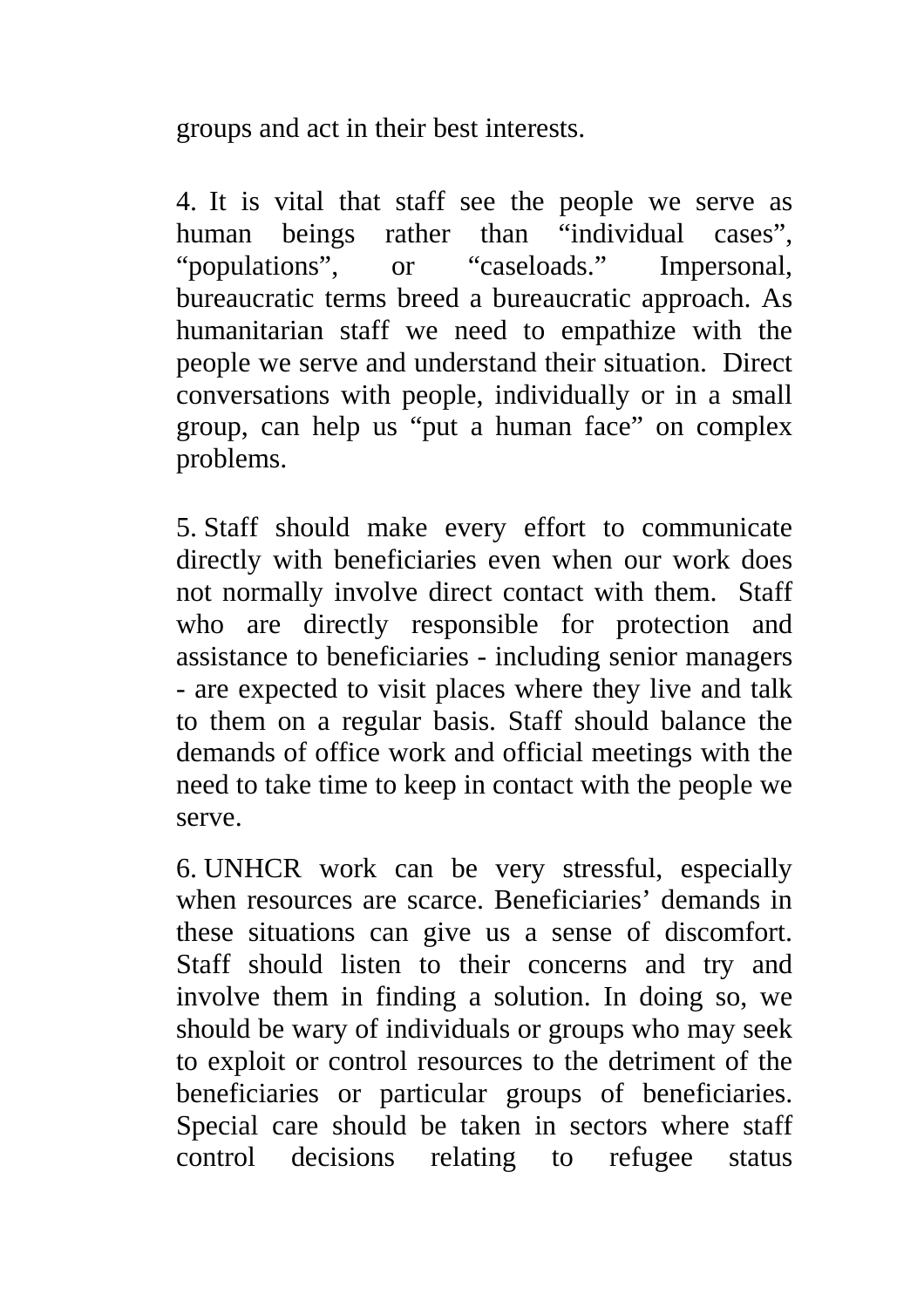determination, resettlement and the provision of assistance.

7. Less-experienced staff in UNHCR often find themselves in frontline field locations, frequently without the benefit of team support close by. These colleagues are viewed by beneficiaries and by the public as the representatives of UNHCR. The vulnerability of such staff to stress and insecurity, which aggravates the lack of experience, can place such staff in difficult positions. Supervisors should be aware of these pressures and more experienced staff should provide adequate guidance and support. UNHCR staff should be well-informed about the policy priorities of UNHCR and the guidelines associated with these policies. Supervisors are responsible for giving guidance in this regard and, more generally, for coaching and guiding lessexperienced staff in performing their functions.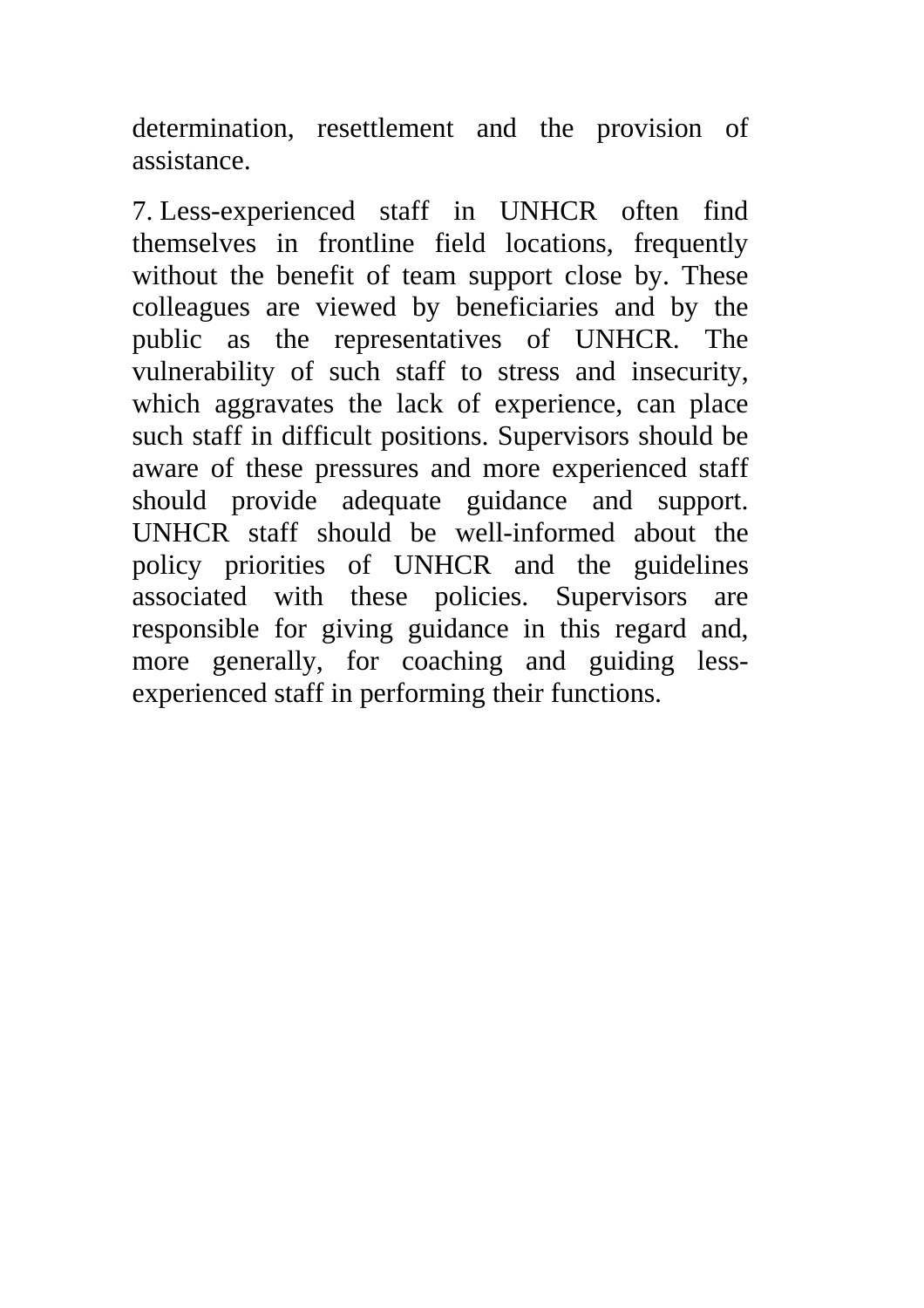# **PRINCIPLE 2\* Uphold the integrity of UNHCR by ensuring that my personal and professional conduct is, and is seen to be, of the highest standard**

1. To a large extent, the integrity of UNHCR depends on the integrity of its staff members. By integrity, we mean the overall personal and professional behaviour of our staff. This includes honesty, truthfulness and loyalty to the Office.

2.UNHCR staff should avoid criticizing our partner agencies and other UN organizations in public. In case of any problems with our partners, we should endeavour to seek resolution directly and if the issue persists, refer the matter to HQ. The ultimate victims of public disputes between humanitarian agencies are often the beneficiaries.

3.The privileges and immunities that we enjoy as staff members of the UN are conferred upon us solely in the interest of the Organization. They do not exempt us from observing local laws or provide an excuse for ignoring private legal or financial obligations. Honouring our private obligations is a matter of integrity and honesty. Failure to do so may be treated as a disciplinary matter under the Staff Regulations and Rules. For example, diplomatic immunity that comes with our position as UN officials is not a reason for ignoring our personal legal obligations such as

 $R$ egulations 1.1 (f), 1.2 (a) (b)

Rules 101.2 (c), 103, 18 (b) (iii), Paras 36, 38-40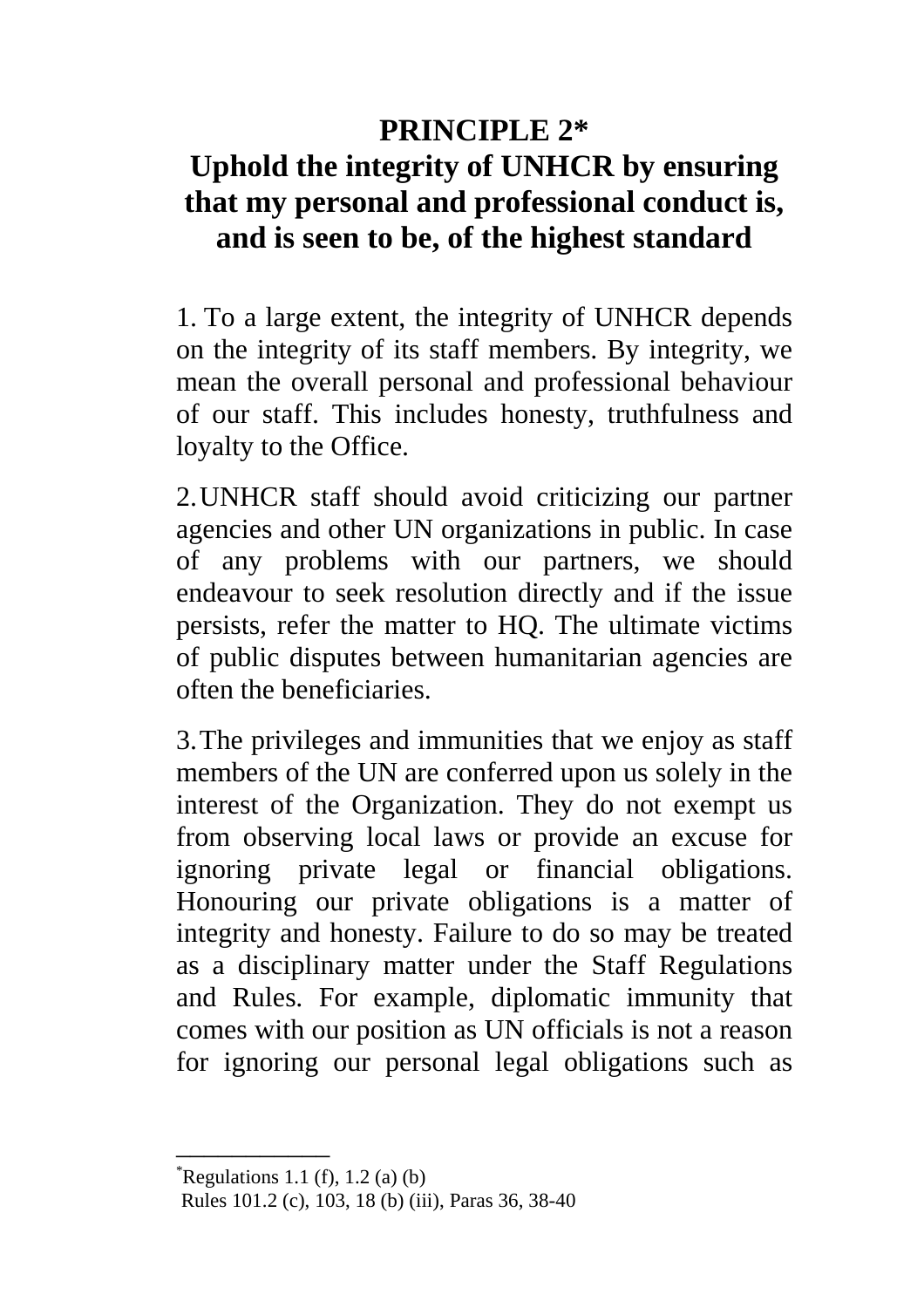respect for local traffic regulations, alimony payments and repayment of debts.

4. Even though nobody should be telling adults how to manage their private lives, including personal relationships, we should not forget that whatever we do outside our homes may become the object of public scrutiny. In general, staff should not implicate UNHCR in any way by frequenting locations or undertaking activities that verge on illegality. Staff are expected to show respect for the local practices and customs of the host government. Additional caution is required while serving in small duty stations where anonymity of a UN official in practice does not exist.

5. In principle, UNHCR has no right to interfere with the private lives of staff members. However, in many parts of the world our family members enjoy privileges and immunities and are regarded by the public as "unofficial ambassadors". This is why we should do our utmost to ensure that members of our household know the importance of maintaining high standards of personal conduct.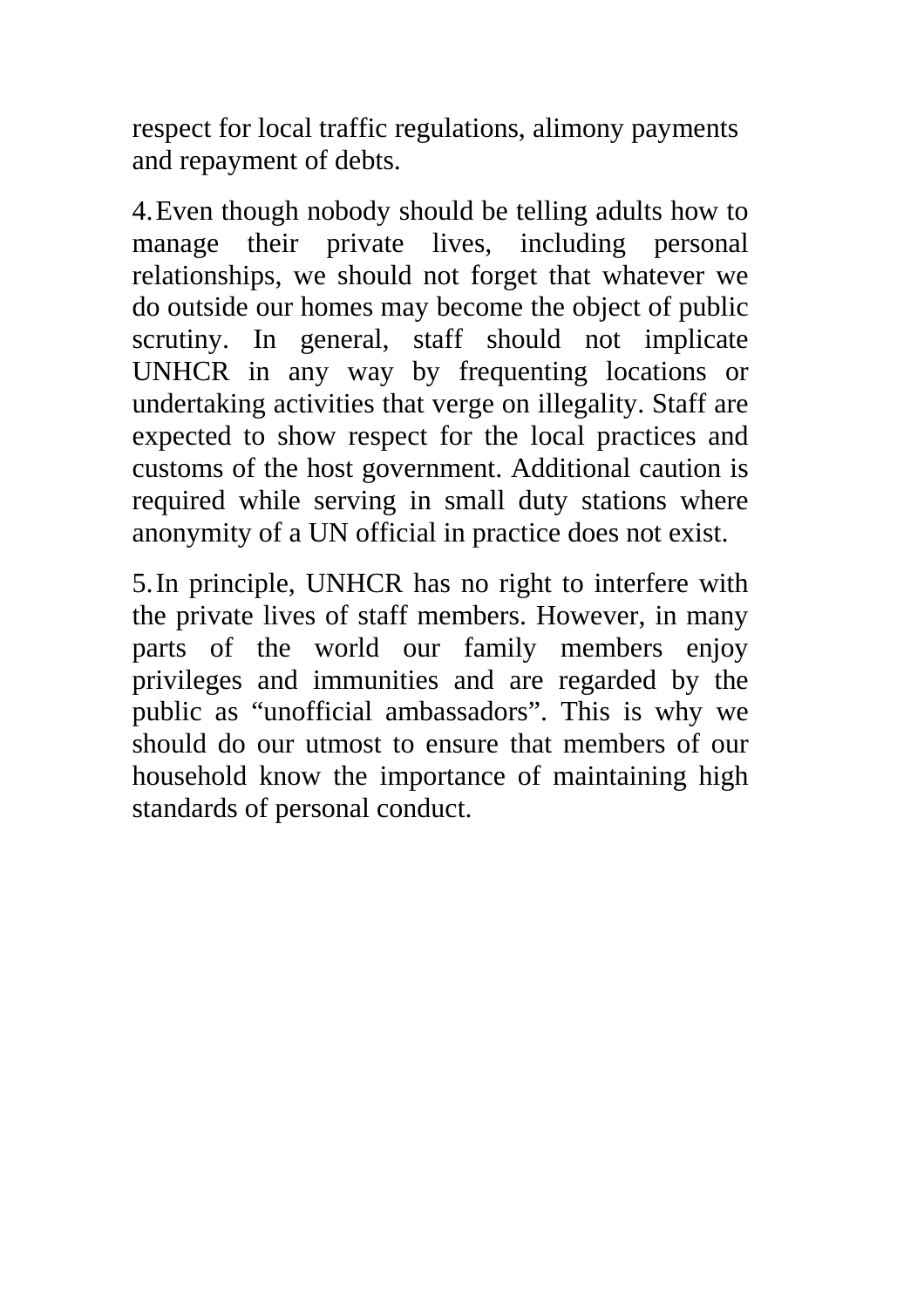### **PRINCIPLE 3\***

# **Perform my official duties and conduct my private affairs in a manner that avoids conflicts of interest, thereby preserving and enhancing public confidence in UNHCR**

1. The use of one's office or position in UNHCR for personal gain is unacceptable and unprofessional. Conducting private business from a UNHCR office, or using UNHCR facilities for private business, also constitutes unacceptable behaviour.

2. At the time of joining UNHCR, we all specifically pledge not to seek or accept instructions in regard to the performance of our duties from any government or other authority external to the UN. This does not, of course, affect contacts of staff at the appropriate level with government officials which help good relations with Member States, and which contribute to trust and confidence in UNHCR and promote its interests.

3. Staff must avoid accepting any honour, decoration, favour, gift or remuneration from any government. When this is unavoidable, however, we must be extremely careful not to accept gifts of value which might constitute a real or apparent attempt to influence our decisions or actions.

4. The primary professional obligation of a staff member is to devote our energies and capacity fully to

Regulations 1.2 (e) (f) (g) (h) (k) (m) (n) (q), 1.3 (b)

Rule 101.2 (i) (j) (k) (m) (p) (q), paras 8, 12, 21, 22, 41-47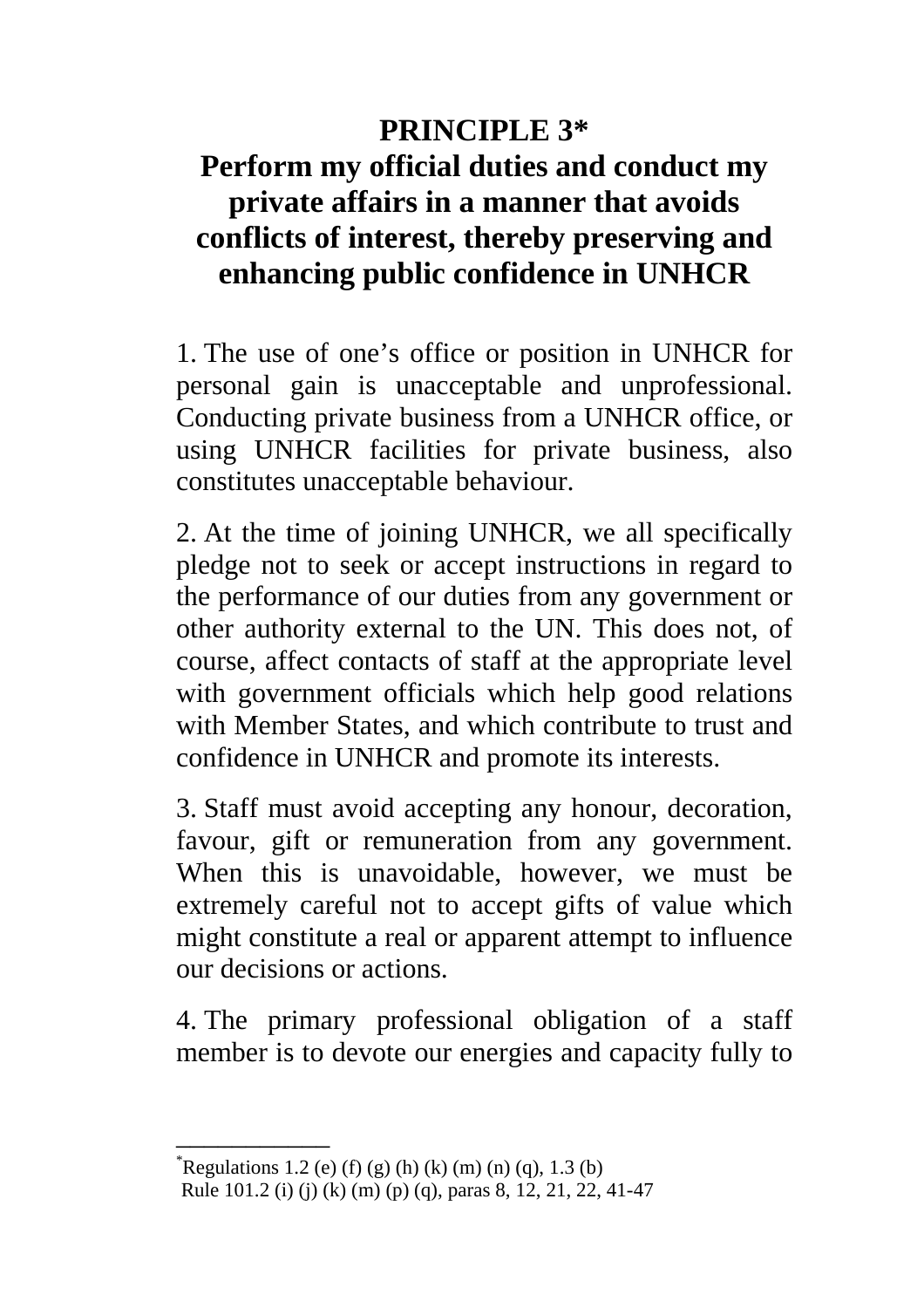the work of UNHCR. In addition, outside activities have to be compatible with the staff member's status as an international civil servant. Therefore prior authorization must be sought before engaging in any outside activity in order to ensure that there is no conflict of interest.

5. In general, UNHCR staff must not accept payments or other subsidies from a government or any other source. If there is any doubt, it is the responsibility of staff members to seek advice from the Human Resources Service.

6. While UNHCR staff retain the right to vote, we may not run for or hold local or national political office. UNHCR staff must exercise discretion in their support for a political party or campaign. We should never accept or solicit funds for political purposes, write articles or make campaign-related public statements. Staff may, however, participate in local community or civic activities, provided that this is consistent with our solemn declaration made when entering the services of the UN.

7. Staff who manage decisions related to refugee status determination, resettlement, assistance and procurement may be subject to pressures or offers which involve dishonest practices. Those of us in such situations must be particularly careful to act, and be seen to act, with the utmost transparency and integrity. In case of any doubt, we should consult our supervisor to seek guidance.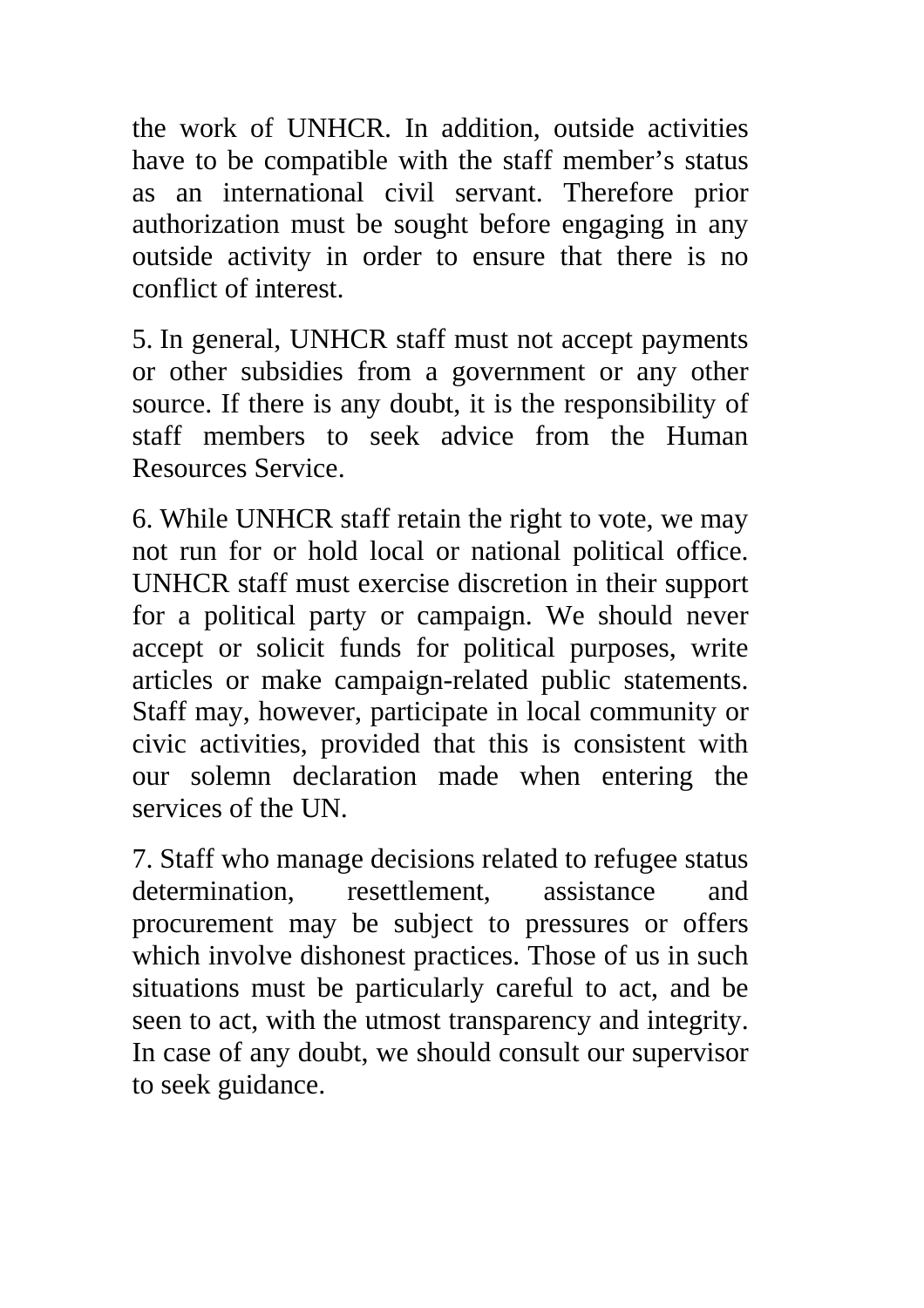# **PRINCIPLE 4\* Contribute to building a harmonious workplace based on team spirit, mutual respect and understanding**

1. All managers and staff are responsible for building a teamwork environment. Politeness, respect, tolerance, and moderation should be the norm. Good performance is not only about how quickly and efficiently we perform our tasks but also about how well we interact with others. Insulting conduct is inexcusable even if the colleague who behaves in that manner is otherwise considered by many to be an efficient worker. In light of the diverse backgrounds, cultures and experiences of UNHCR staff, we should take extra care to respect our colleagues. Lack of communication, personality differences, and lack of empathy, i.e. the inability or unwillingness to see other colleagues' points of view can have a serious negative impact on the work environment. Team spirit means transparency in decision-making and is fostered by staff taking a positive and optimistic approach to their work.

2. An adversarial office environment not only stifles ideas, initiative, and creativity; it also harms UNHCR. It often leads to absenteeism, low productivity, and low morale. There must be trust and open dialogue between management and other staff. Elected staff representatives in their statutory role should be

 $R$ egulations 1.2 (a) (b), 8.1, 8.2

Rules 101.2 (d) (e) (i), 108.1, 108.2, paras 6, 14, 15-19, 26-28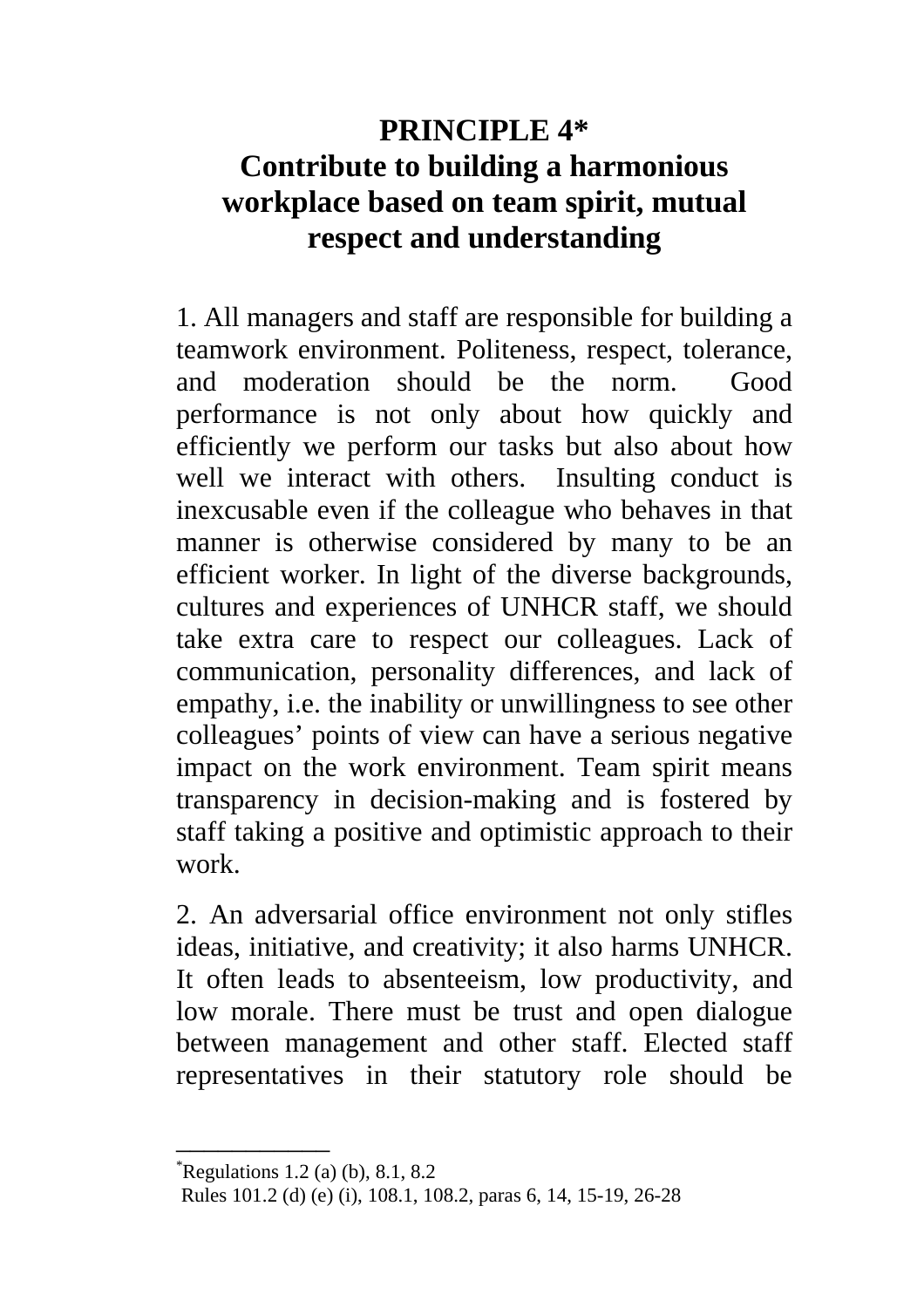protected against discriminatory or prejudicial treatment.

3. There is often a fine line between poor managerial practices and the issues of conduct covered by this Code. Accordingly, managers not only have a particular responsibility for, but can also have significant influence in fostering a harmonious workplace. Managers should be open to all views, including those of their junior staff, particularly when those views are opposed to their own. Managers are expected to set a good example.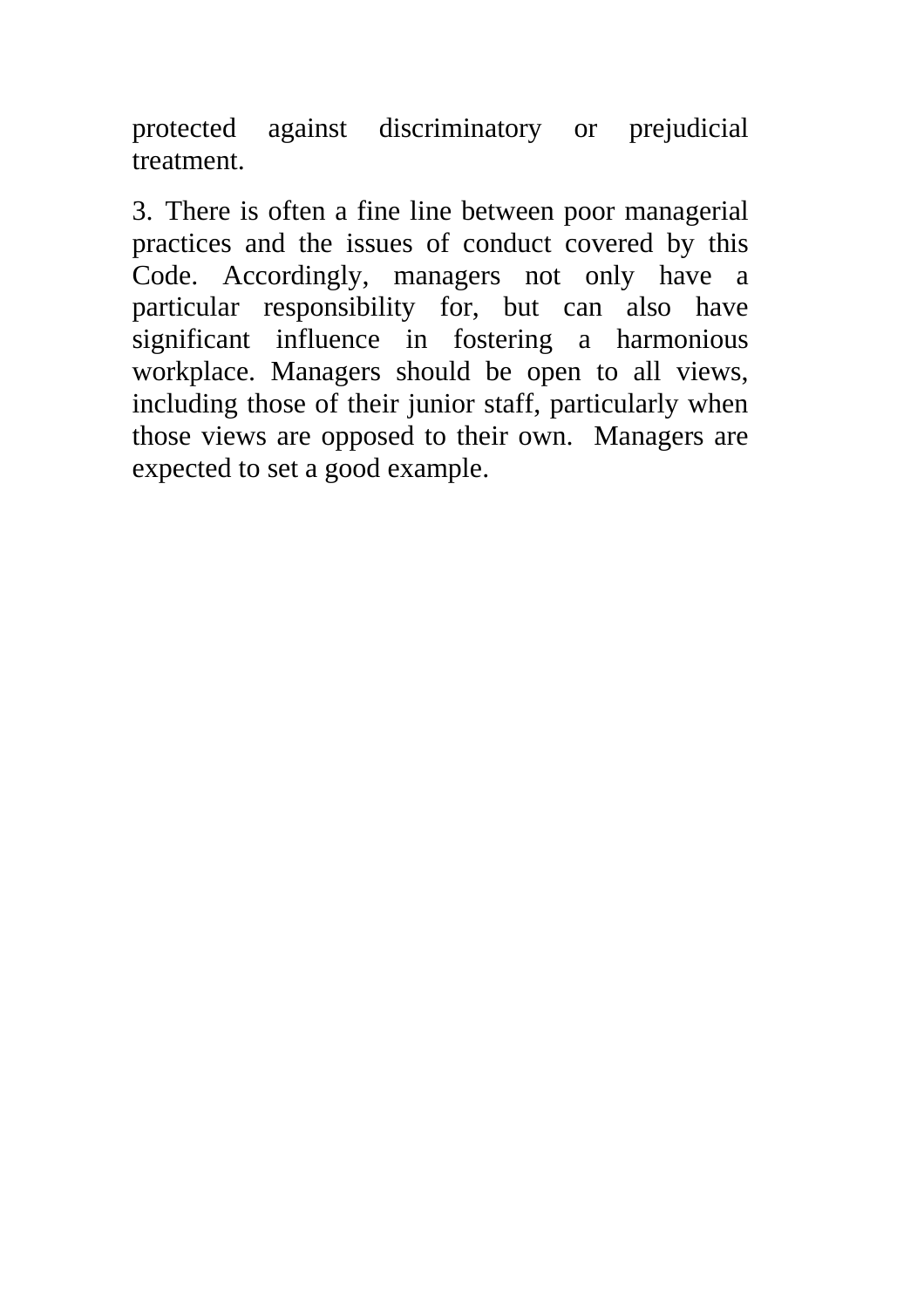### **PRINCIPLE 5\***

# **Promote the safety, health and welfare of all UNHCR staff as a necessary condition for effective and consistent performance**

1. UNHCR as an institution is responsible for the safety and welfare of its staff. Staff should strictly observe safety and security instructions and demonstrate responsible behaviour that minimizes risks for themselves and others.

2. Staff should follow instructions relating to security and safety issued internally by UNHCR as well as those issued by the United Nations Designated Official for security matters. If staff members have doubts as to whether an instruction threatens their own safety or that of others they should first consult their supervisor. Staff members have, in exceptional circumstances, the right to refrain from executing instructions in the following situations:

a) Where the instruction is in breach of existing UNHCR and UN security policies and regulations;

b) Where the staff member has reasonable grounds to believe that carrying out specific instructions will expose him/her or others to unnecessary risks.

Where there is such a difference in views, staff are advised to put their concern in writing and if they wish, to consult the higher level supervisor.

Regulations 1.2 (c),  $6.2$ 

Rules 101.2 (b), 104.16, 105.1, 105.3, 106.2, 106.3, 106.4, 107.24, para 37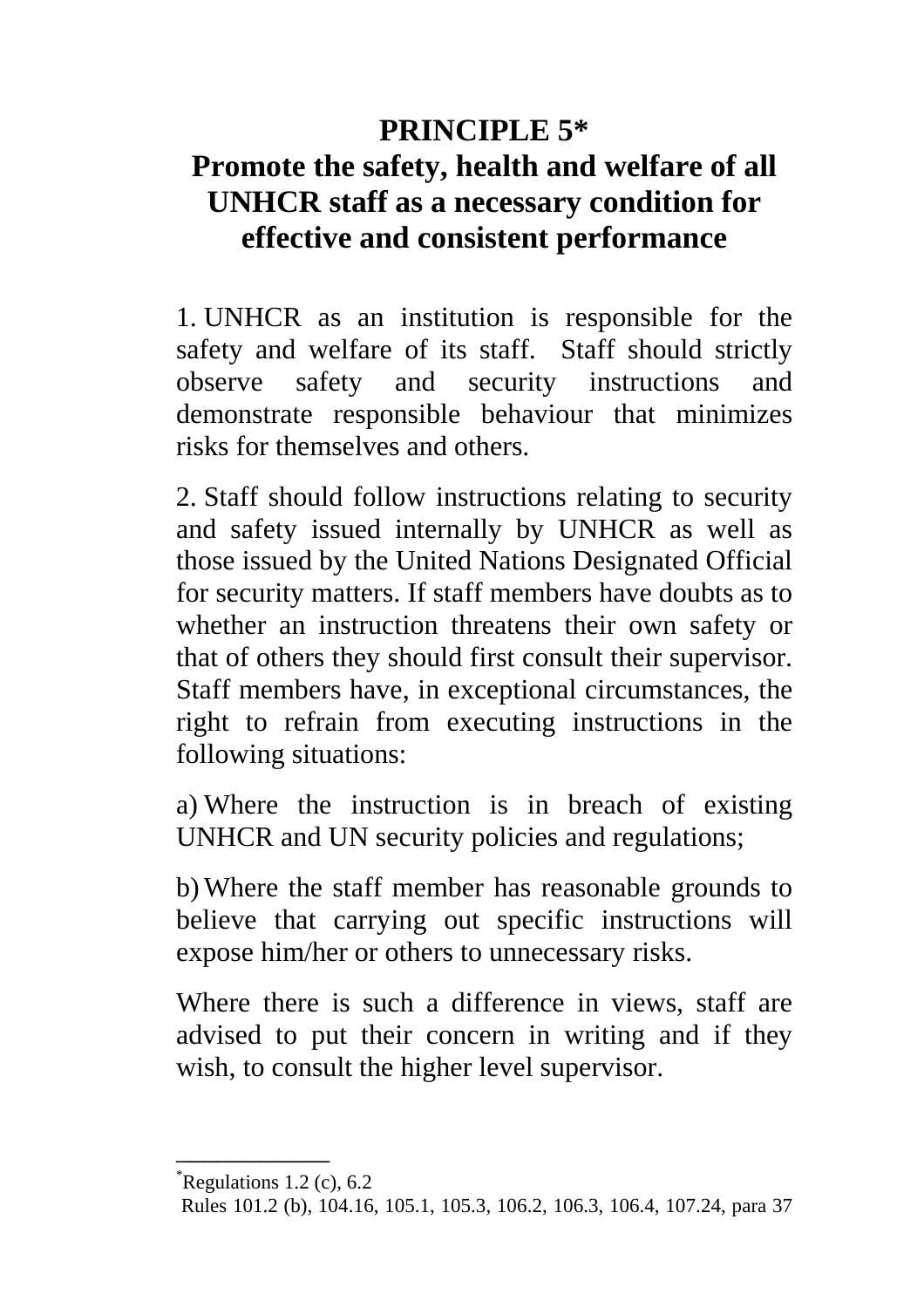A supervisor who gives instructions that involve a potential for high risk to safety and security, should be held liable and accountable.

3. A reasonable work/life balance is essential to maintain productivity at work. This includes using various entitlements designed to allow staff to rest and recuperate. Managers are expected to encourage staff to use such entitlements. Staff should avoid the abusive use of alcohol and drugs. A reduced level of physical and mental fitness can also have implications on the safety of staff.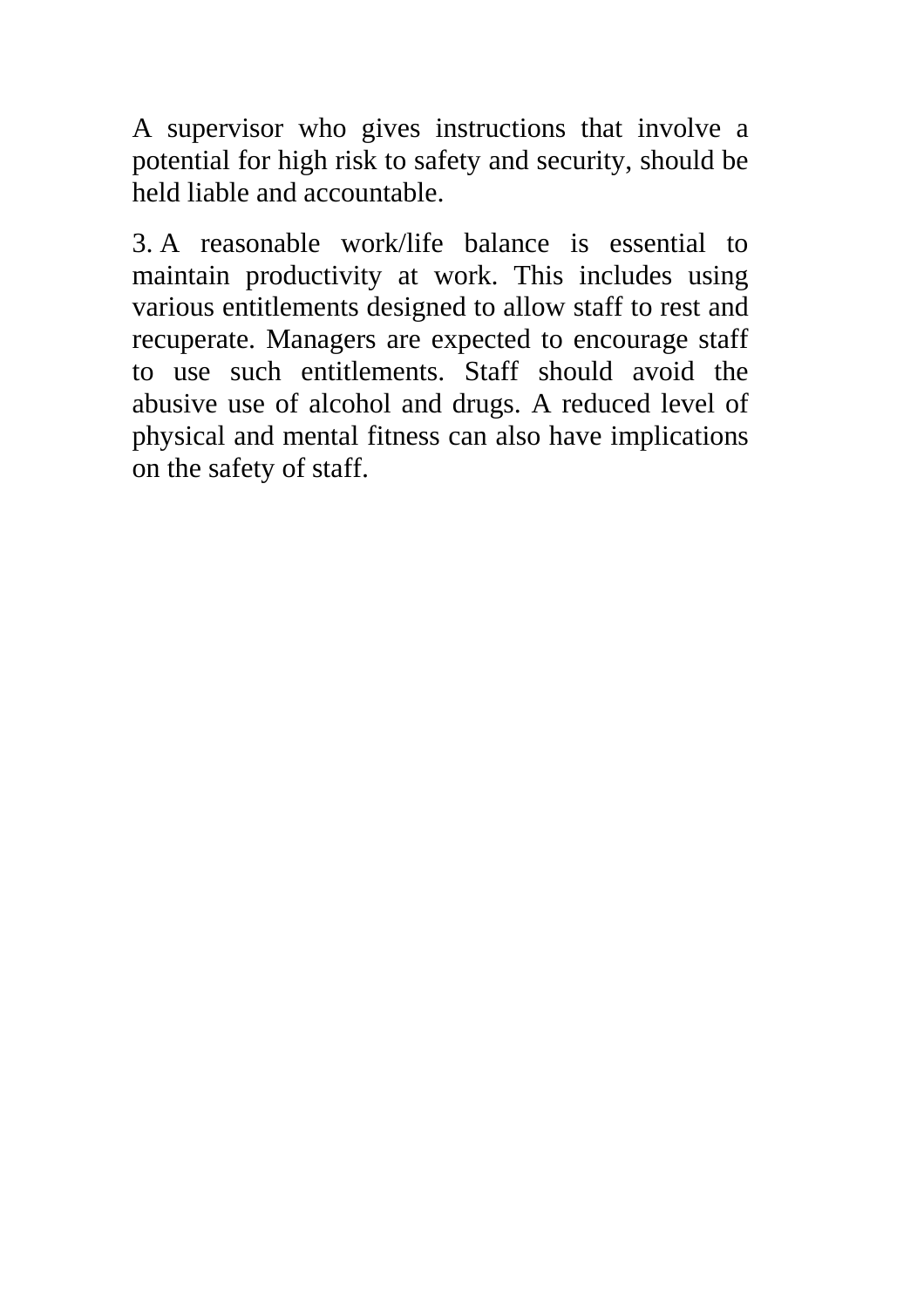### **PRINCIPLE 6\***

### **Safeguard and make responsible use of the information and resources to which I have access by reason of my employment with UNHCR**

1. Disclosure of sensitive or confidential information without authorization may seriously jeopardize the efficiency and credibility of UNHCR and its staff, and endanger beneficiaries. This includes, but is not restricted to, contacts with the media. It is understood that these provisions do not affect established procedures governing the exchange of information between UNHCR, on the one hand, and government representatives, national authorities, NGOs, donors etc on the other.

2. We are all responsible for the resources entrusted to us by UNHCR and we must be able to account for every penny spent on UNHCR's behalf and every decision we take, be this in human resources or in financial matters. Being careless with human, financial and material resources is incompatible with honesty and professional integrity. Staff should be careful not to allow private interests to impact on their work duties. UNHCR recognizes that certain activities of a personal nature can only reasonably be undertaken in working hours. Many staff also face the reality of official tasks impacting on "after-hours" personal time. What is important here is that staff maintain a

 $R$ egulations 1.1 (b), 1.2 (d) (f) (g) (i) (m) (n)

Rules 101.2 (f) (g) (h), 105.2(iv), 112.3, paras 31, 34, 35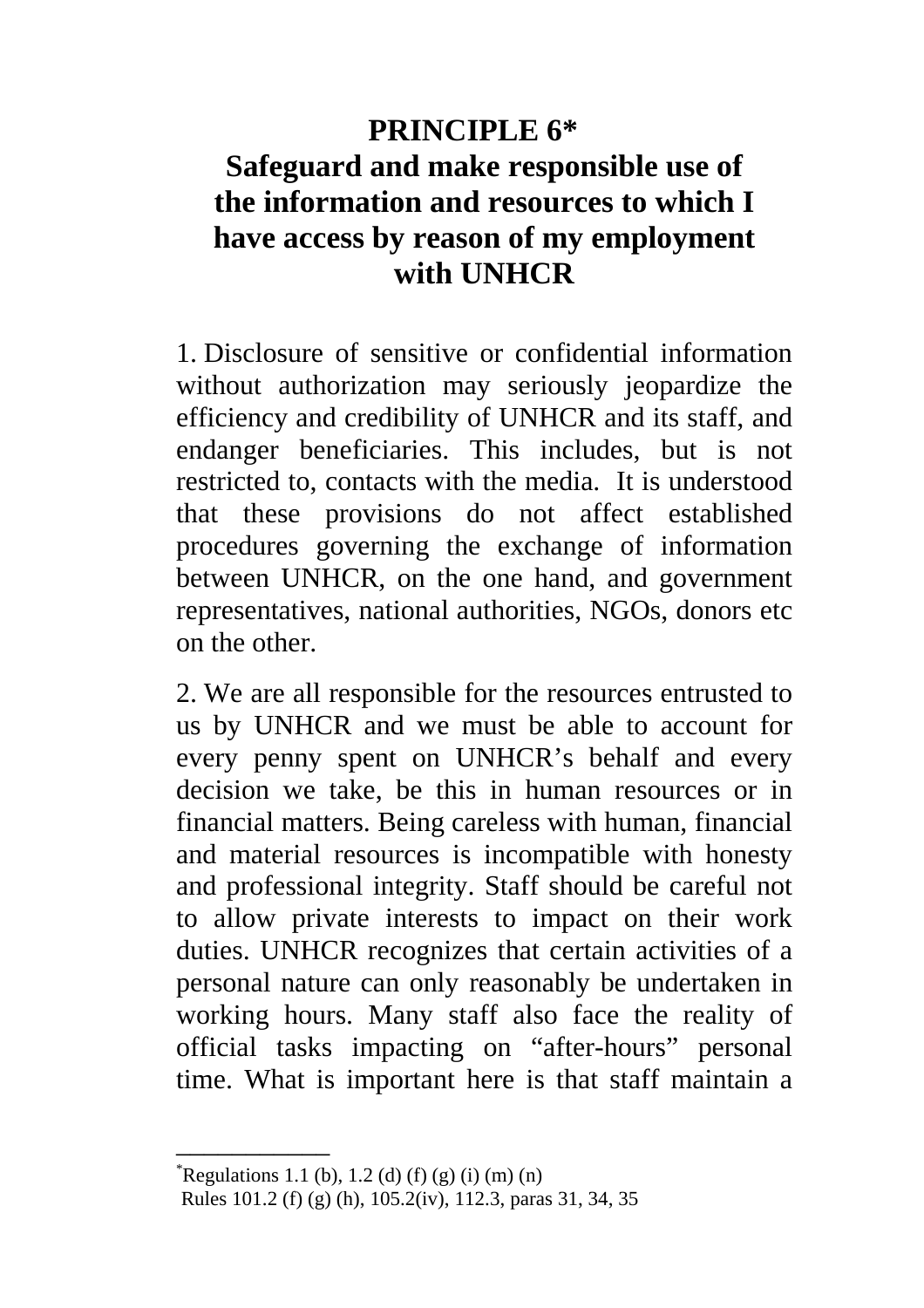reasonable balance and that supervisors give reasonable guidance, at all times keeping the requirements of the Office and the staff members' right to a work/life balance in mind. Within this context, staff should not, for example: misuse office assets; use an official vehicle for private purposes without authorization; perform excessive and unreasonable private business during working time; use office equipment for private purposes; and have staff or official contractors provide unremunerated private services.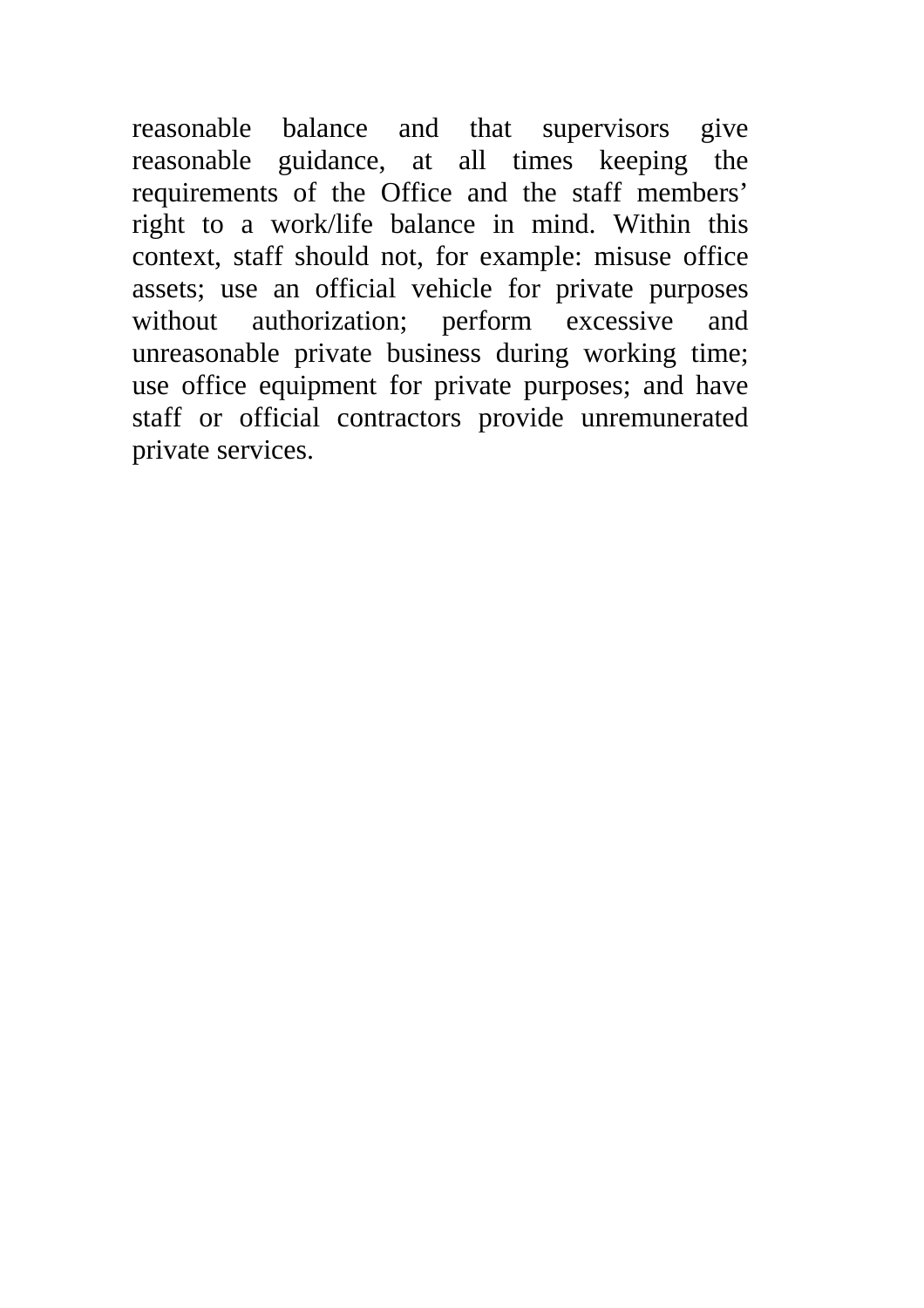## **PRINCIPLE 7\* Prevent, oppose and combat all exploitation and abuse of refugees and other persons of concern**

1. Having at our disposal scarce humanitarian resources puts us in a position of power vis-à-vis the people whose survival may depend on our assistance. That power must never be abused. Requesting favours or accepting bribes or offers of favours in exchange for protection or aid is totally unacceptable.

2. Unequal power relationships generally exist between UNHCR staff and beneficiaries. We therefore have to keep in mind that sexual, emotional, financial or employment relationships between staff and beneficiaries, even if we ourselves see them as consensual and non-exploitative, could be perceived by others in the humanitarian community and the public as an abuse of power and trust, or as a conflict of interest. According to a Secretary-General's Bulletin from 2003,\*\* sexual relationships with beneficiaries undermine the credibility and integrity of the work of the UN and are strongly discouraged. Where there is any doubt, it is in the interests of staff to discuss these relationships with the supervisor. Where supervisors are consulted, it is expected that

 $R$ egulations 1.1 (d), 1.2 (a) (b) (e) (l) Rule 101.2 (i) (j), paras 22, 38

Secretary-General's bulletin –  $ST/SGB/2003/13$  (para 3.2 (c). IOM-FOM/77/2003.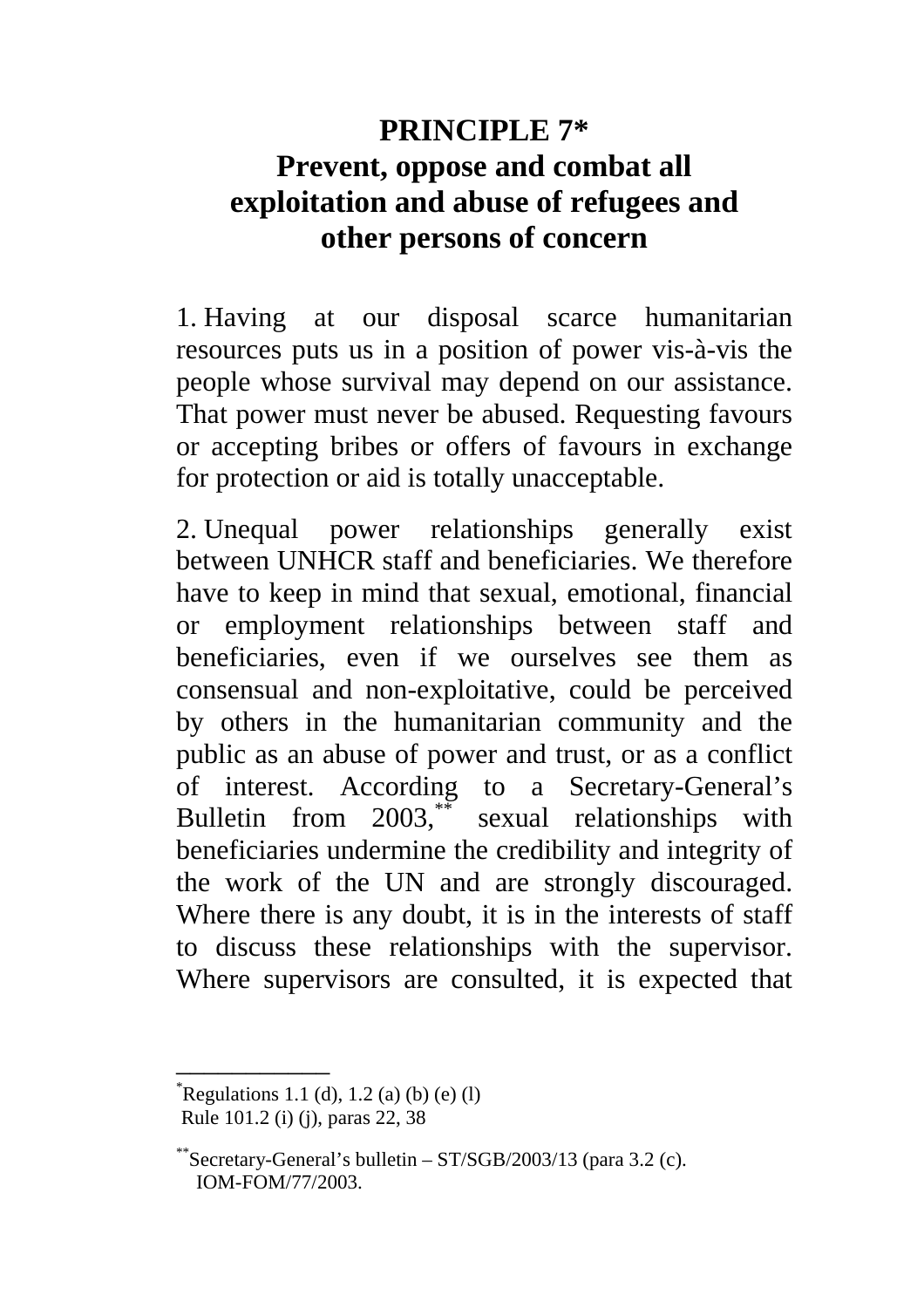they will respect confidentiality and treat sensitive matters with discretion. Staff and supervisors can also avail themselves of the normal consultative options such as the Staff Welfare Section, Staff Council and Staff Associations. In case of disagreement staff may resort to recourse options such as the Mediator.

3. Staff who hire beneficiaries for private services, such as housekeeping, must be aware that they may be seen as abusing their economic power or favouring certain individuals. In some places where we work, the economic gap between us and the people we serve is so huge that any association with us could be seen as a privilege and a position of advantage. On the other hand, working as a private employee for a staff member is sometimes the only possible source of income for a refugee and his/her family. This means that we must do all we can to avoid that this is perceived as an abuse of our power and/or as favouring those whom we employ. One rule of thumb would be to ensure that conditions of employment are no worse than locally accepted norms whether governed by local law or not. Reporting to, or discussing the existence of such an employment relationship with our supervisor is a step intended to establish clarity in what could otherwise become an ethically ambiguous situation.

4. Sexual exploitation and sexual abuse violate universally recognized international legal norms and standards and as such have always been unacceptable behaviour and prohibited conduct for UNHCR staff. Specific standards that reiterate these existing general obligations under the rules and obligations have been promulgated. Degrading or exploitative behaviour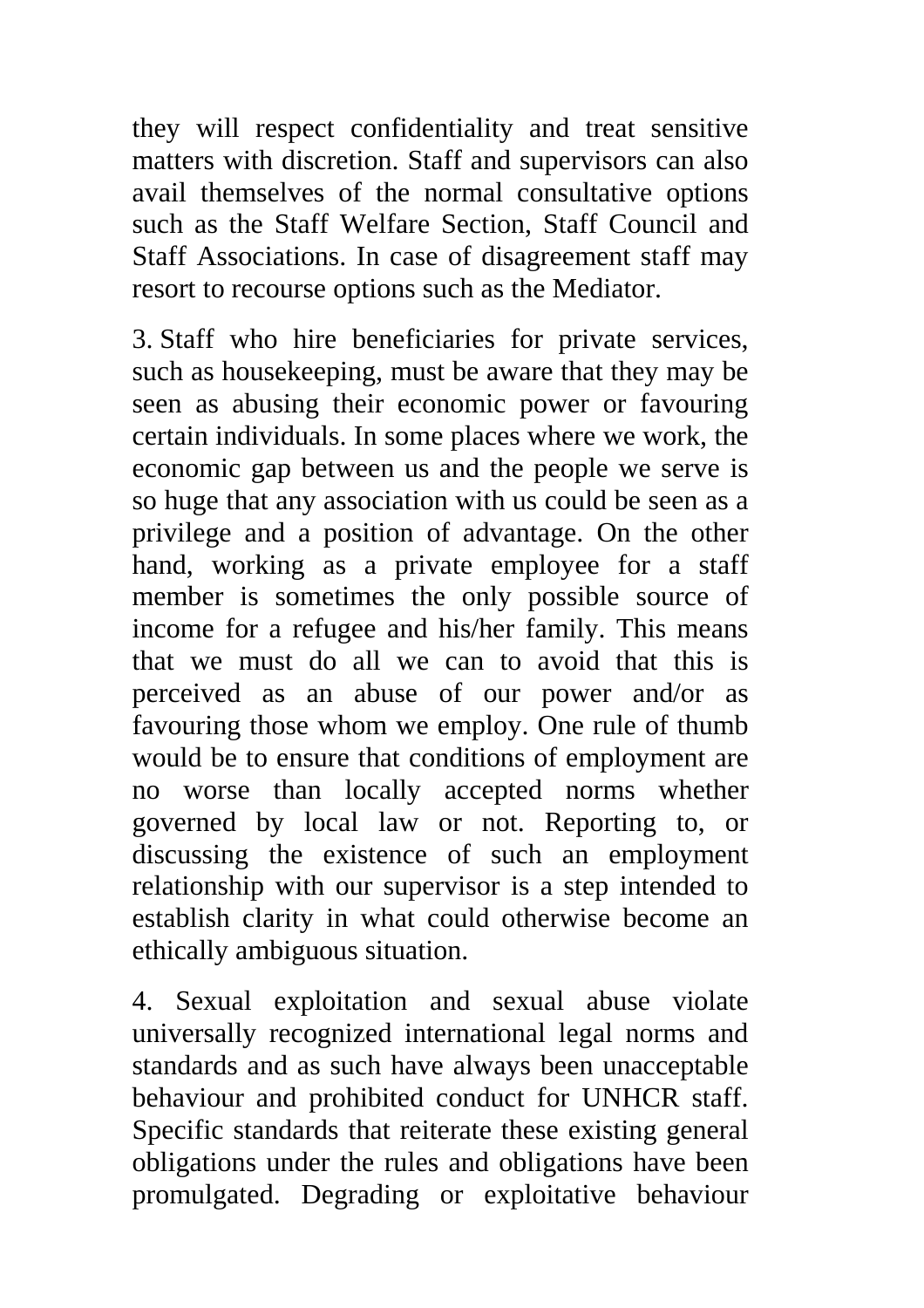such as exchange of money, employment, goods or services for sex or sexual favours, or other forms of humiliation are prohibited to UNHCR staff or any other UN Personnel. This includes any exchange of assistance that is due to beneficiaries of assistance.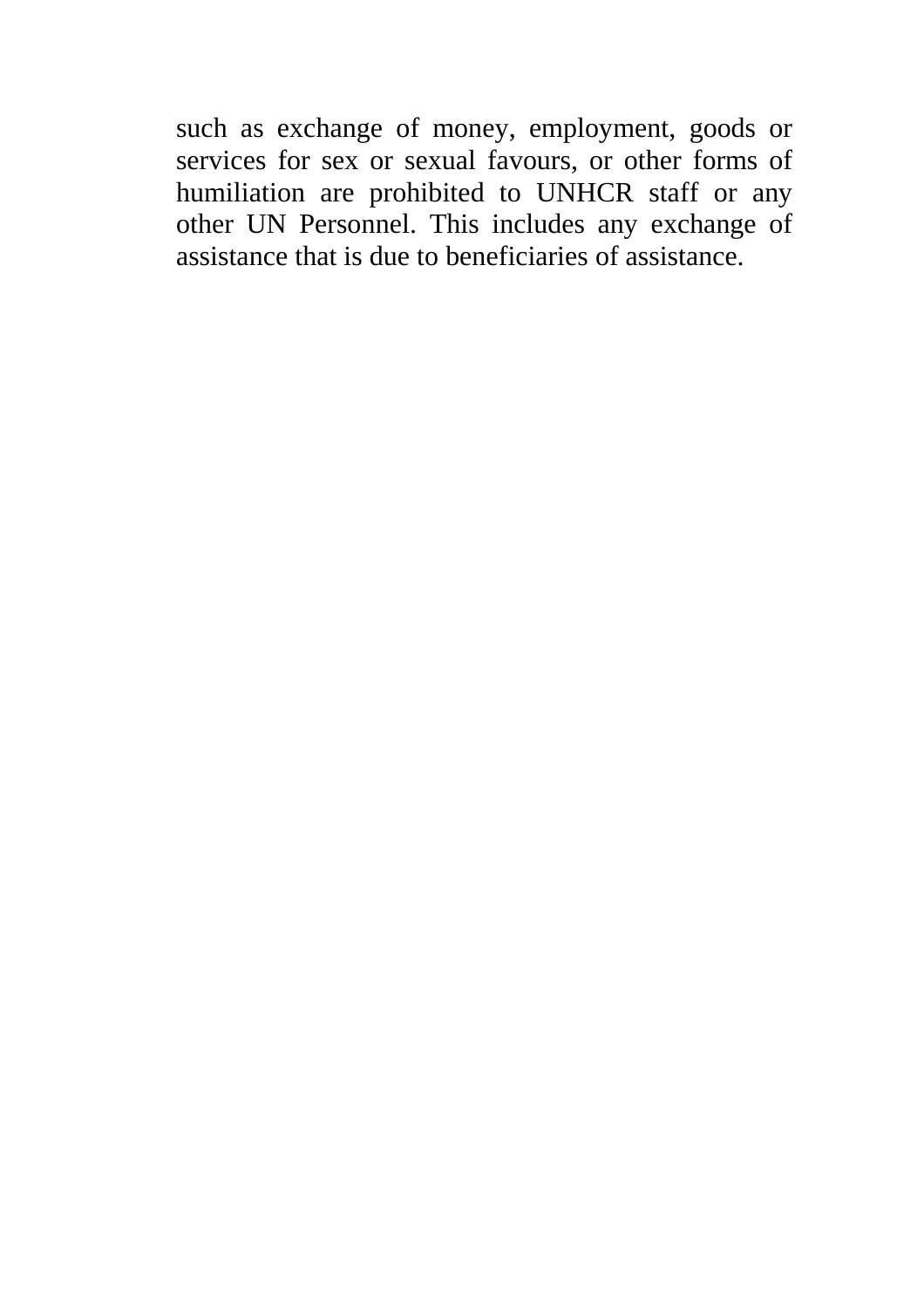### **PRINCIPLE 8\***

### **Refrain from any involvement in criminal or unethical activities, activities that contravene human rights, or activities that compromise the image and interests of UNHCR**

1. No staff member of integrity will engage or support any illegal, exploitative, abusive or unethical activities that violate human dignity or contravene UN resolutions or international human rights standards. It does not matter whether such activities are carried out within UNHCR premises or using UNHCR assets, or whether this appears to be common practice within the community where we work or tolerated by the local police or judicial system.

2. Sexual exploitation and abuse, constitute acts of serious misconduct and are therefore grounds for disciplinary measures, including summary dismissal.\*\* Any concerns or suspicions regarding sexual exploitation or sexual abuse by a fellow worker, regardless whether in the same agency or not and whether or not within the UN system, must be reported through the established mechanisms. Also please refer to IOM-65/FOM-65/2003, "The role and function of the Inspector General's Office" which defines the reporting lines and procedures for such concerns if they are related to UNHCR personnel.

 $R$ egulations 1.1 (d), 1.2 (a) (b) (e)

Rule 101.2 (c), paras 36, 38, 40

<sup>\*\*</sup>ST/SGB/2003/13 Special Measures for Protection from Sexual Exploitation and Sexual Abuse.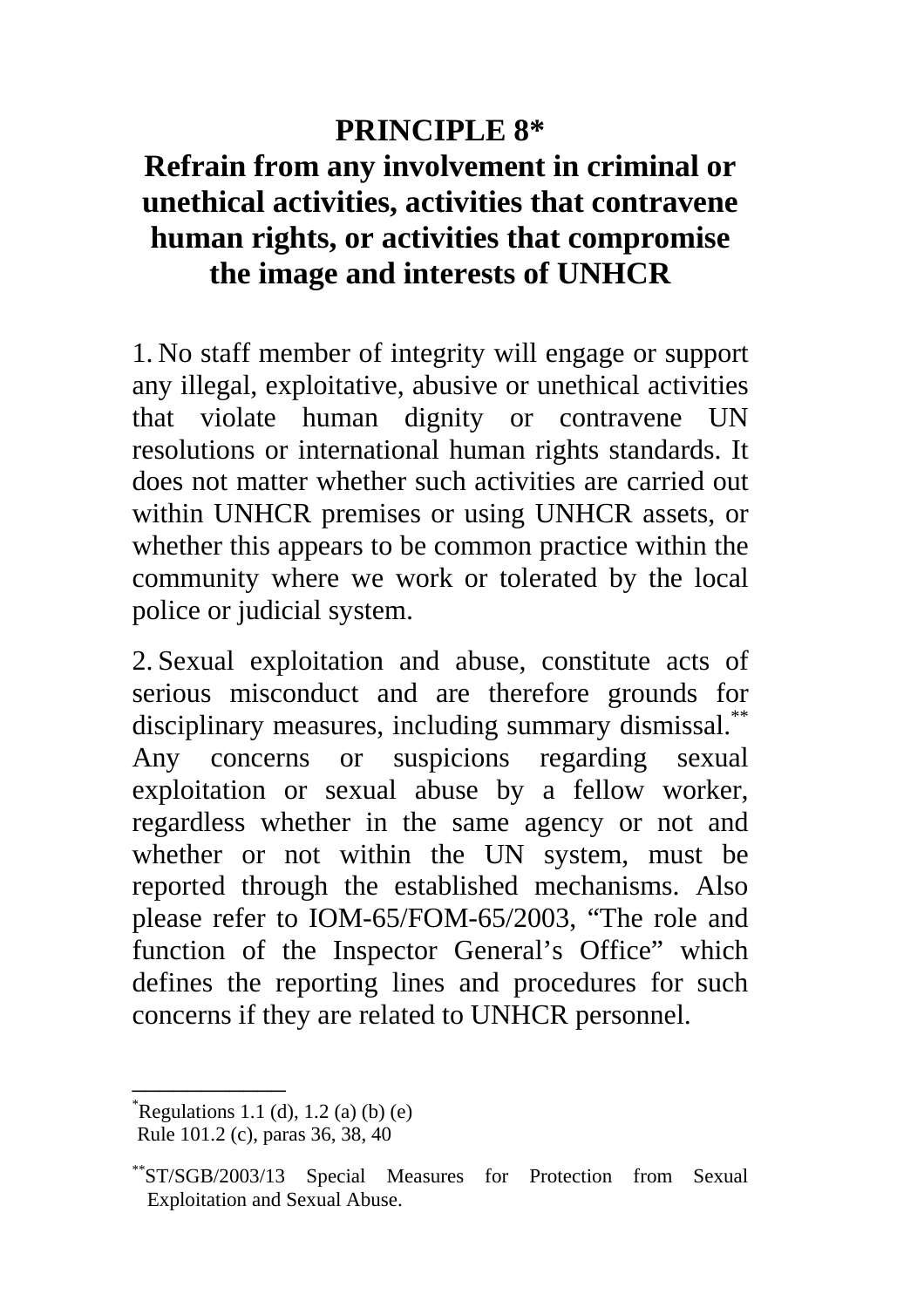3. Our private lives should remain private. UNHCR has no business regulating our private conduct, unless it is illegal under local law or has negative impact on our work or the people whom we serve.

4. According to paragraph 3.2.(b) of the Secretary-General's Bulletin ST/SGB/2003/13 of 9 October 2003, sexual activity with children (persons under 18) is prohibited regardless of the age of majority or age of consent locally. Mistaken belief in the age of a child is not a defence. However, according to paragraph 4.4 of the Bulletin, this does not apply where a staff member is legally married to someone who is under the age of 18 but over the age of majority or consent in their country of citizenship.

5. According to paragraph 3(c) of the same Bulletin, the exchange of money, employment, goods or services for sex or sexual favours or other forms of humiliating, degrading or exploitative behaviour, is prohibited. This includes prostitution.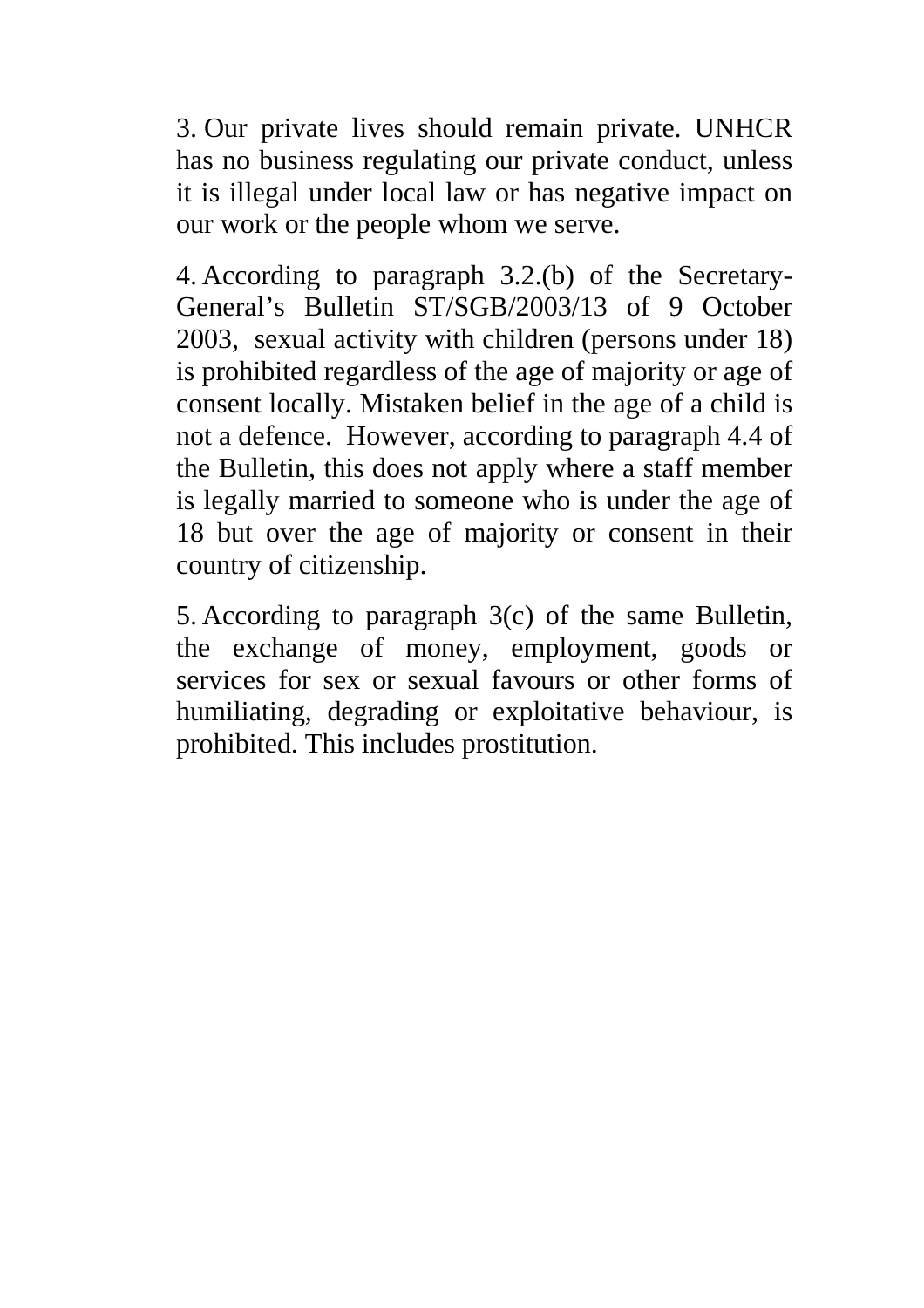### **PRINCIPLE 9\***

### **Refrain from any form of harassment, discrimination, physical or verbal abuse, intimidation or favouritism in the workplace**

1. Discrimination and harassment have a negative effect on the workplace environment, the career and well-being of staff. Discrimination, harassment, or bullying (mobbing) on the grounds of race, gender, religion, colour, national or ethnic origin, language, marital status, sexual orientation, age, socio-economic status, disability, political conviction, hierarchy within UNHCR or any other distinguishing feature, must not be tolerated. Harassment can take many forms. It can be physical, verbal, visual or written (including electronic media such as e-mails). It can also be one incident or a series of incidents and can occur at work or during non-working hours. Harassment typically involves a person in a position of power or authority as the initiator, but it should be recognized that staff in subordinate or equal positions may also be initiators. Staff, either singly or as a group, may be victims of or perpetrators of harassment.

2. UN staff are obliged to create and maintain an environment that prevents sexual exploitation and sexual abuse. Managers, at all levels, have a particular responsibility to support and develop systems that

 $R$ egulations 1.1 (d), 1.2 (a) (b) (l)

Rule 101.2 (d) (i) (j), 104.10 (c) (d), paras 16, 20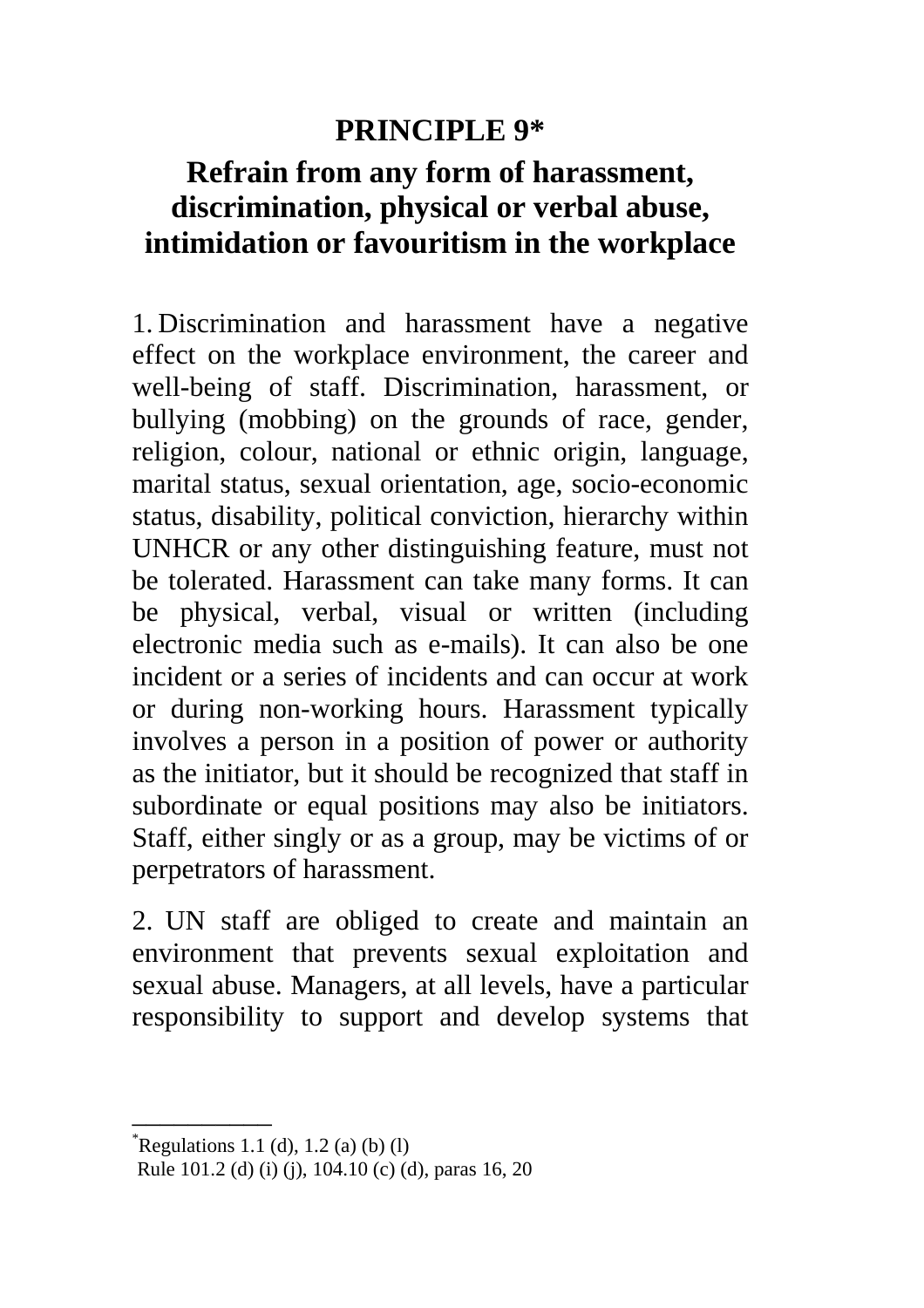maintain this environment. Moreover, they have a special obligation in the workplace to uphold the highest standards of conduct, free of intimidation and personal favouritism because of their authority, and its inherent danger of abuse. The traditional respect of hierarchical structure within UNHCR creates a greater risk that this authority might be abused consciously or unconsciously. The solicitation or acceptance of favours, loans, or gifts of substantial value by managers from colleagues with whom they work would be improper.

3.A consensual sexual and/or romantic relationship with a work colleague may not cause harm to either party and may not have detrimental professional consequences. However, staff in supervisory or positions of authority should be aware of the difficulties that may arise and the possible negative perception of other staff when they enter into such a relationship with subordinates. Difficulties may arise in relation to: maintaining proper boundaries between professional and personal life, exhibiting bias in performance assessments, compromising on correct professional decisions or negatively impacting team relationships in the working environment. It may be particularly difficult to convince other staff that their colleague has not been favoured because of the relationship. This applies not only to direct supervisorstaff member relationships, but also to relationships for example between the head of a field office and all staff serving in that office.

4.For these reasons, staff who find themselves in, or entering into, such a relationship have to resolve this conflict without delay. This means that they either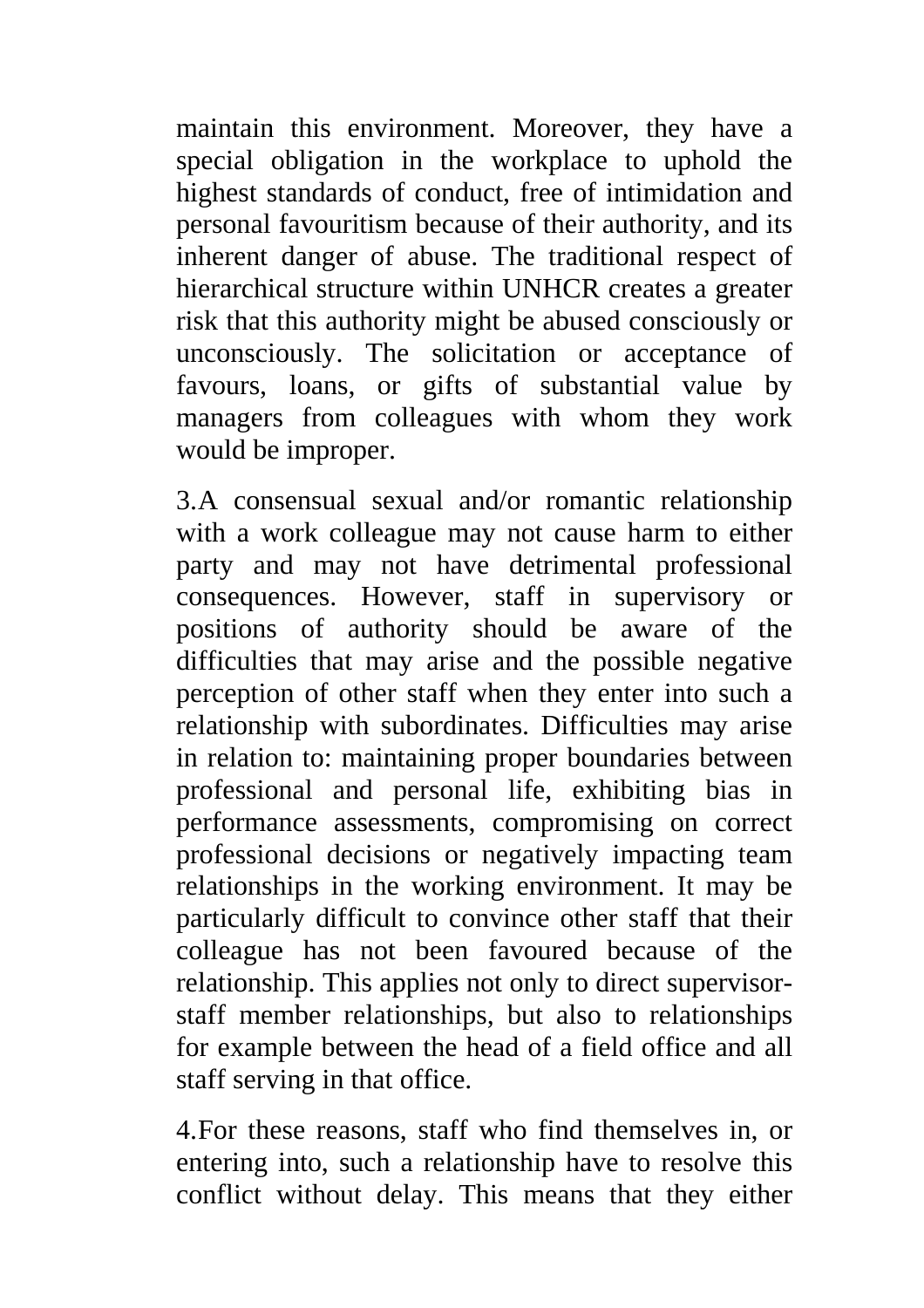must not pursue the relationship or else inform their supervisor of the situation. The supervisor will then advise the staff member whether or not she/he should seek a new assignment or a transfer with a view to removing the power or hierarchical relationship between the two staff members concerned. Staff and supervisors can also avail themselves of the normal consultative options such as the Staff Welfare Section, Staff Council and Staff Associations**.**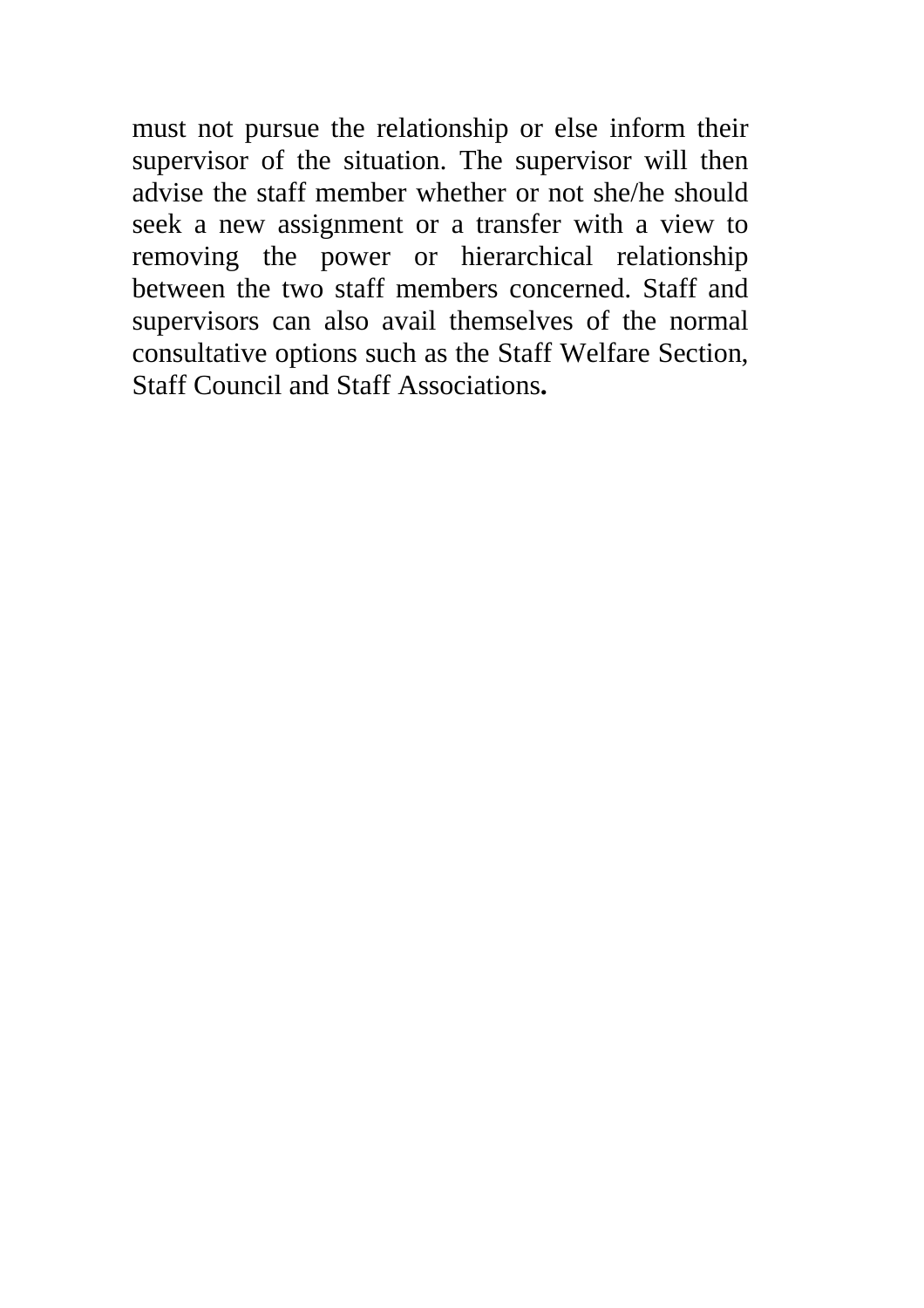### **SECRETARY-GENERAL'S BULLETIN Special measures for protection from sexual exploitation and sexual abuse**

### **SGB/2003/13 9 October 2003**

The Secretary-General, for the purpose of preventing and addressing cases of sexual exploitation and sexual abuse, and taking into consideration General Assembly resolution 57/306 of 15 April 2003, "Investigation into sexual exploitation of refugees by aid workers in West Africa", promulgates the following in consultation with Executive Heads of separately administered organs and programmes of the United Nations:

### **Section 1: Definitions**

For the purposes of the present bulletin, the term "sexual exploitation" means any actual or attempted abuse of a position of vulnerability, differential power, or trust, for sexual purposes, including, but not limited to, profiting monetarily, socially or politically from the sexual exploitation of another. Similarly, the term "sexual abuse" means the actual or threatened physical intrusion of a sexual nature, whether by force or under unequal or coercive conditions.

### **Section 2: Scope of application**

2.1 The present bulletin shall apply to all staff of the United Nations, including staff of separately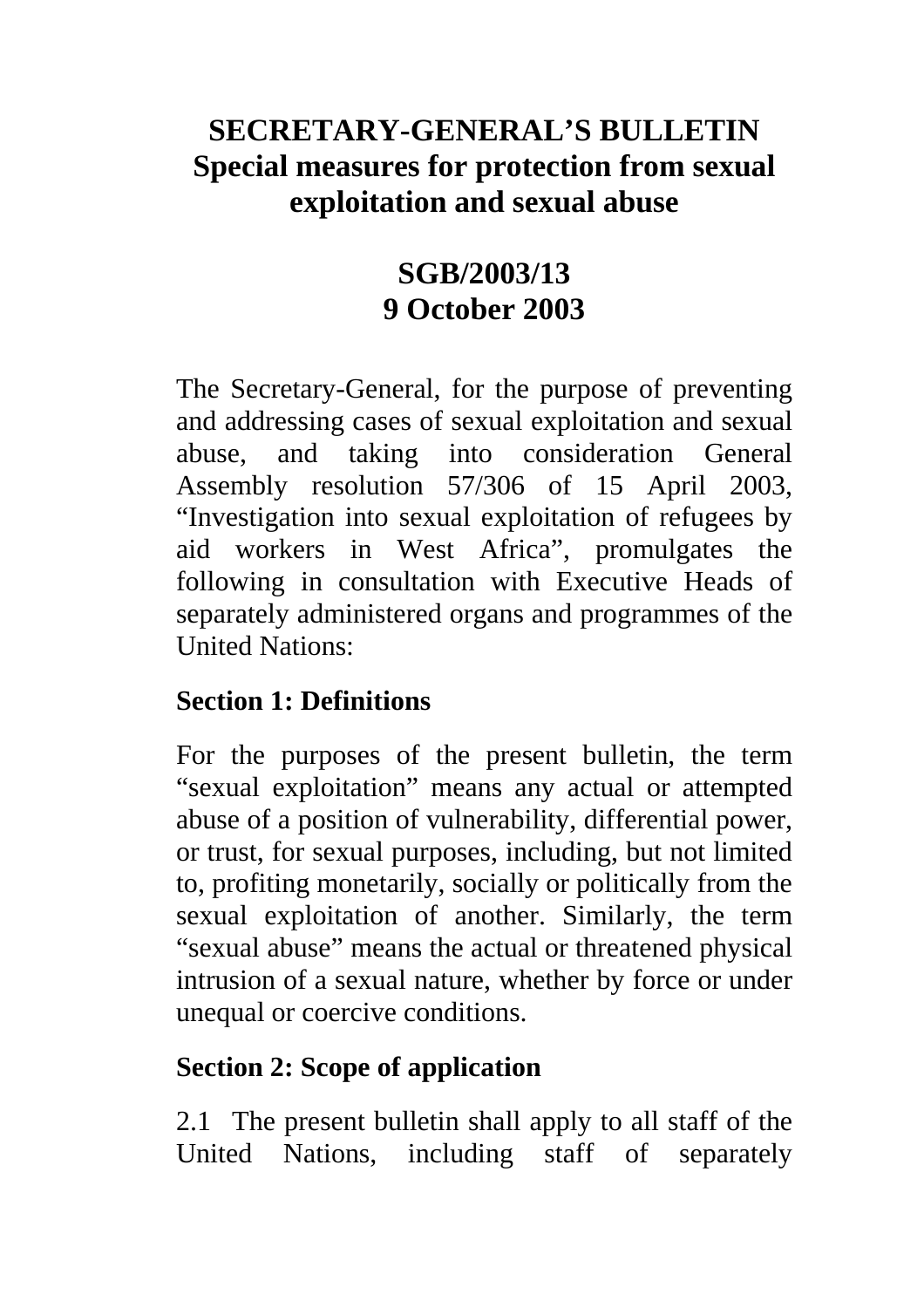administered organs and programmes of the United Nations.

2.2 United Nations forces conducting operations under United Nations command and control are prohibited from committing acts of sexual exploitation and sexual abuse, and have a particular duty of care towards women and children, pursuant to section 7 of Secretary-General's bulletin ST/SGB/1999/13, entitled "Observance by United Nations forces of international humanitarian law".

2.3 Secretary-General's bulletin ST/SGB/253, entitled "Promotion of equal treatment of men and women in the Secretariat and prevention of sexual harassment", and the related administrative instruction\* set forth policies and procedures for handling cases of sexual harassment in the Secretariat of the United Nations. Separately administered organs and programmes of the United Nations have promulgated similar policies and procedures.

#### **Section 3: Prohibition of sexual exploitation and sexual abuse**

3.1 Sexual exploitation and sexual abuse violate universally recognized international legal norms and standards and have always been unacceptable behaviour and prohibited conduct for United Nations staff. Such conduct is prohibited by the United Nations Staff Regulations and Rules.

<sup>\*</sup>Currently ST/AI/379 entitled "Procedures for dealing with sexual harassment".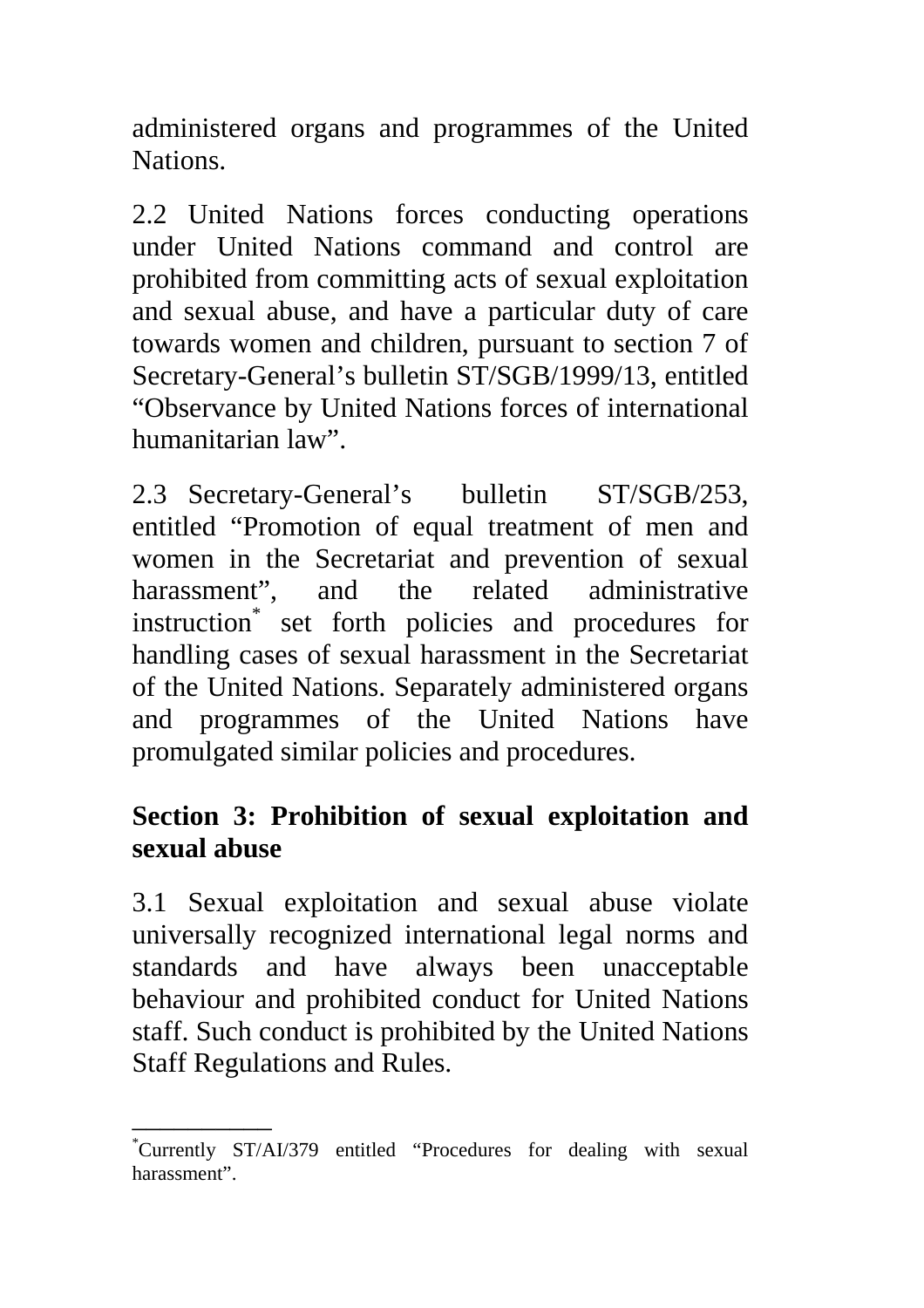3.2 In order to further protect the most vulnerable populations, especially women and children, the following specific standards which reiterate existing general obligations under the United Nations Staff Regulations and Rules, are promulgated:

(a) Sexual exploitation and sexual abuse constitute acts of serious misconduct and are therefore grounds for disciplinary measures, including summary dismissal;

(b) Sexual activity with children (persons under the age of 18) is prohibited regardless of the age of majority or age of consent locally. Mistaken belief in the age of a child is not a defence;

(c) Exchange of money, employment, goods or services for sex, including sexual favours or other forms of humiliating, degrading or exploitative behaviour, is prohibited. This includes any exchange of assistance that is due to beneficiaries of assistance;

(d) Sexual relationships between United Nations staff and beneficiaries of assistance, since they are based on inherently unequal power dynamics, undermine the credibility and integrity of the work of the United Nations and are strongly discouraged;

(e) Where a United Nations staff member develops concerns or suspicions regarding sexual exploitation or sexual abuse by a fellow worker, whether in the same agency or not and whether or not within the United Nations system, he or she must report such concerns via established reporting mechanisms;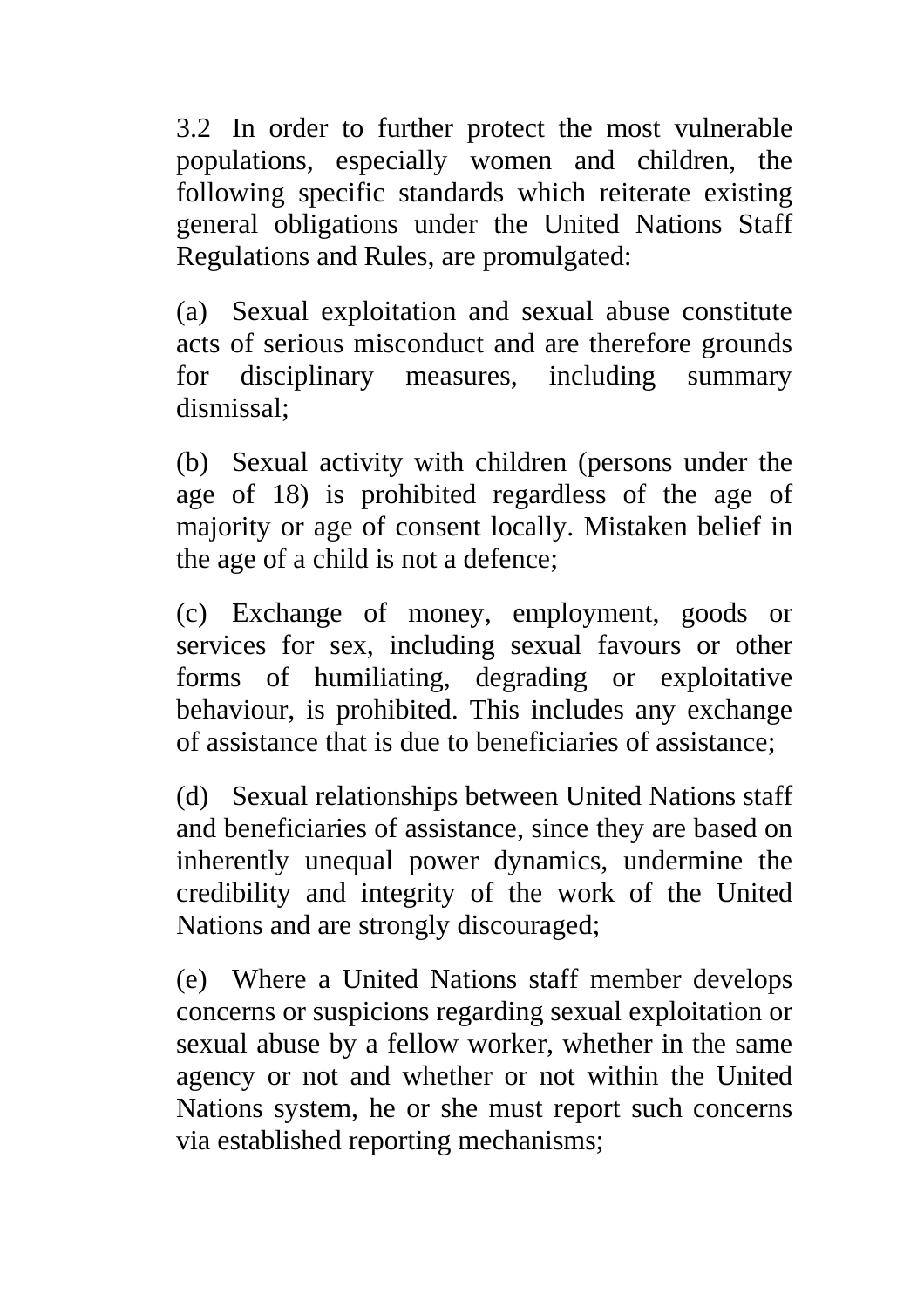(f) United Nations staff are obliged to create and maintain an environment that prevents sexual exploitation and sexual abuse. Managers at all levels have a particular responsibility to support and develop systems that maintain this environment.

3.3 The standards set out above are not intended to be an exhaustive list. Other types of sexually exploitive or sexually abusive behaviour may be grounds for administrative action or disciplinary measures, including summary dismissal, pursuant to the United Nations Staff Regulations and Rules.

### **Section 4: Duties of Heads of Departments, Offices and Missions**

4.1 The Head of Department, Office or Mission, as appropriate, shall be responsible for creating and maintaining an environment that prevents sexual exploitation and sexual abuse, and shall take appropriate measures for this purpose. In particular, the Head of Department, Office or Mission shall inform his or her staff of the contents of the present bulletin and ascertain that each staff member receives a copy.

4.2 The Head of Department, Office or Mission shall be responsible for taking appropriate action in cases where there is reason to believe that any of the standards listed in section 3.2 above have been violated or any behaviour referred to in section 3.3 above has occurred. This action shall be taken in accordance with established rules and procedures for dealing with cases of staff misconduct.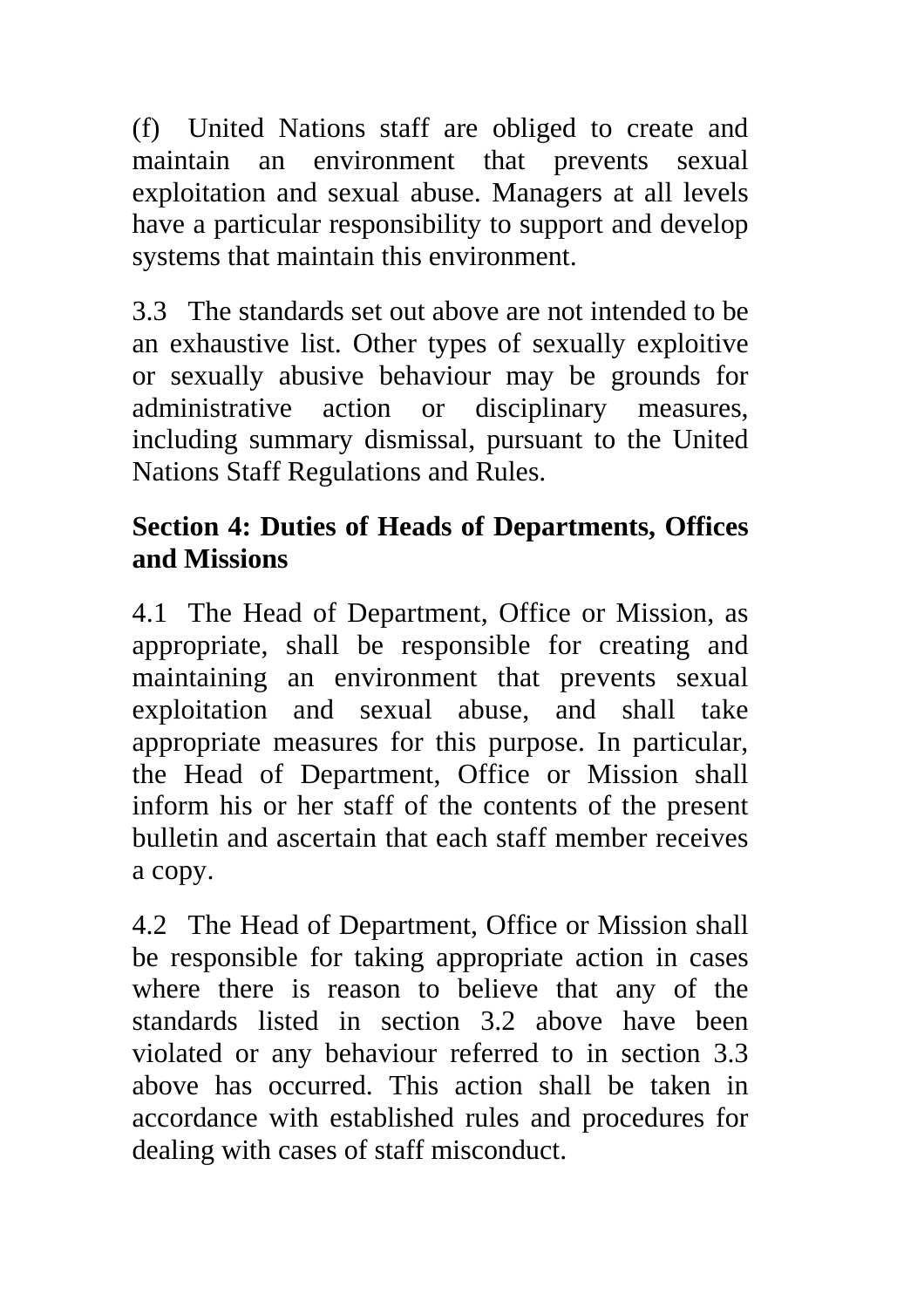4.3 The Head of Department, Office or Mission shall appoint an official, at a sufficiently high level, to serve as a focal point for receiving reports on cases of sexual exploitation and sexual abuse. With respect to Missions, the staff of the Mission and the local population shall be properly informed of the existence and role of the focal point and of how to contact him or her. All reports of sexual exploitation and sexual abuse shall be handled in a confidential manner in order to protect the rights of all involved. However, such reports may be used, where necessary, for action taken pursuant to section 4.2 above.

4.4 The Head of Department, Office or Mission shall not apply the standard prescribed in section 3.2 (b), where a staff member is legally married to some one under the age of 18 but over the age of majority or consent in their country of citizenship.

4.5 The Head of Department, Office or Mission may use his or her discretion in applying the standard prescribed in section 3.2 (d), where beneficiaries of assistance are over the age of 18 and the circumstances of the case justify an exception.

4.6 The Head of Department, Office or Mission shall promptly inform the Department of Management of its investigations into cases of sexual exploitation and sexual abuse, and the actions it has taken as a result of such investigations.

### **Section 5: Referral to national authorities**

If, after proper investigation, there is evidence to support allegations of sexual exploitation or sexual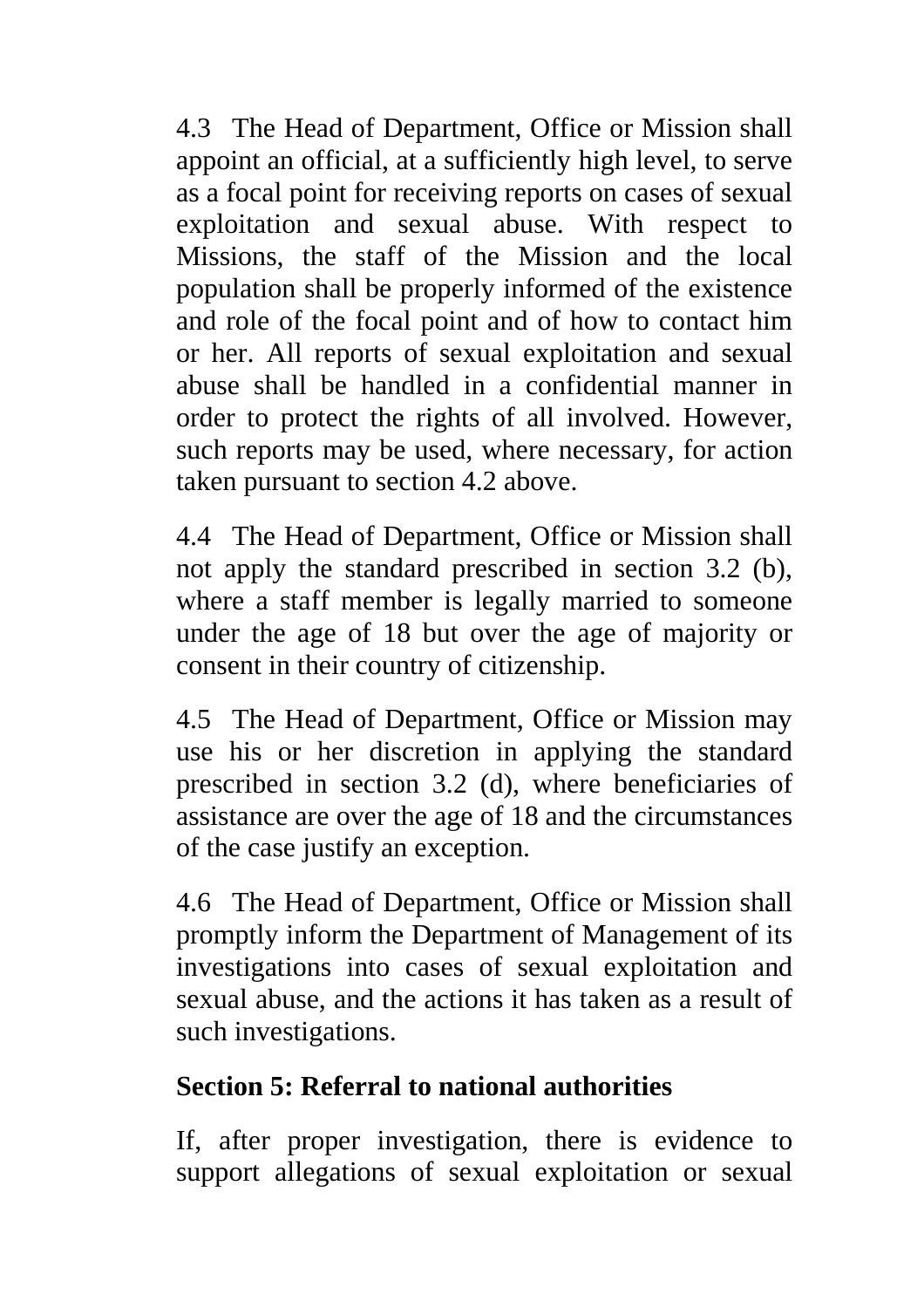abuse, these cases may, upon consultation with the Office of Legal Affairs, be referred to national authorities for criminal prosecution.

### **Section 6: Cooperative arrangements with non-United Nations entities or individuals**

6.1 When entering into cooperative arrangements with non-United Nations entities or individuals, relevant United Nations officials shall inform those entities or individuals of the standards of conduct listed in section 3, and shall receive a written undertaking from those entities or individuals that they accept these standards.

6.2 The failure of those entities or individuals to take preventive measures against sexual exploitation or sexual abuse, to investigate allegations thereof, or to take corrective action when sexual exploitation or sexual abuse has occurred, shall constitute grounds for termination of any cooperative arrangement with the United Nations.

#### **Section 7: Entry into force**

The present bulletin shall enter into force on 15 October 2003.

> (*Signed*) Kofi A. Annan Secretary-General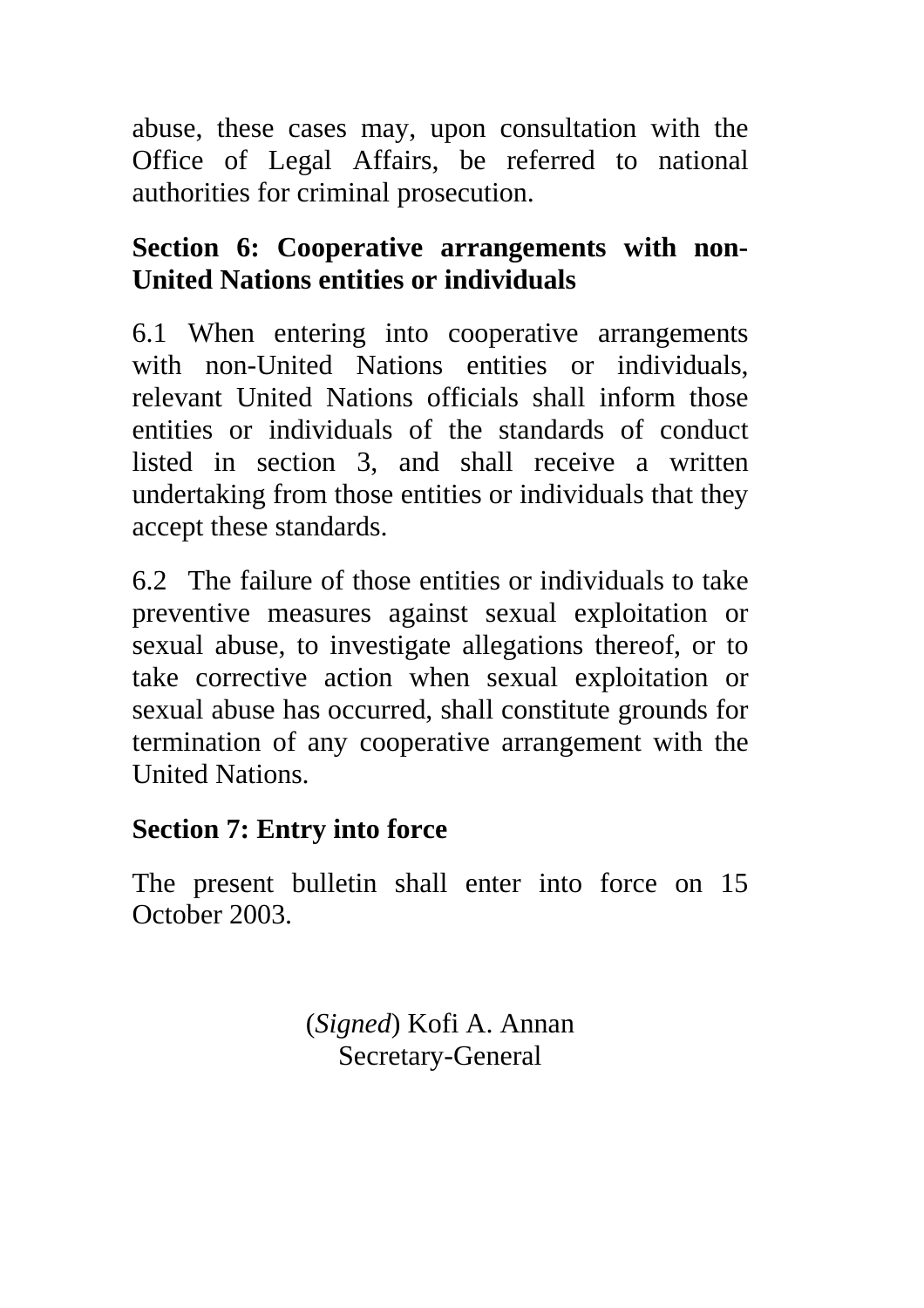### **CONTACT INFORMATION FOR UNHCR STAFF IN NEED OF ADVICE OR SUPPORT ON THE CODE OF CONDUCT**

#### **For general enquiries on the Code of Conduct and its interpretation:**

UNHCR Ethics Office Tel: (+41 22) 739 8957 / 8794 Fax: (+41 22) 739 7381 Email: ethicsoffice@unhcr.org

#### **For reporting allegations of misconduct, please report either to your direct supervisor or:**

Inspector General's Office (IGO) Tel: (+41 22) 739 8844 Fax: (+41 22) 739 7380 Email: inspector@unhcr.org

#### **For legal advice to applicable procedures and on relevant Staff Regulations and Rules:**

Legal Affairs Section Tel: (+41 22) 739 7831 Fax: (+41 22) 739 7391 Email: hqle00@unhcr.org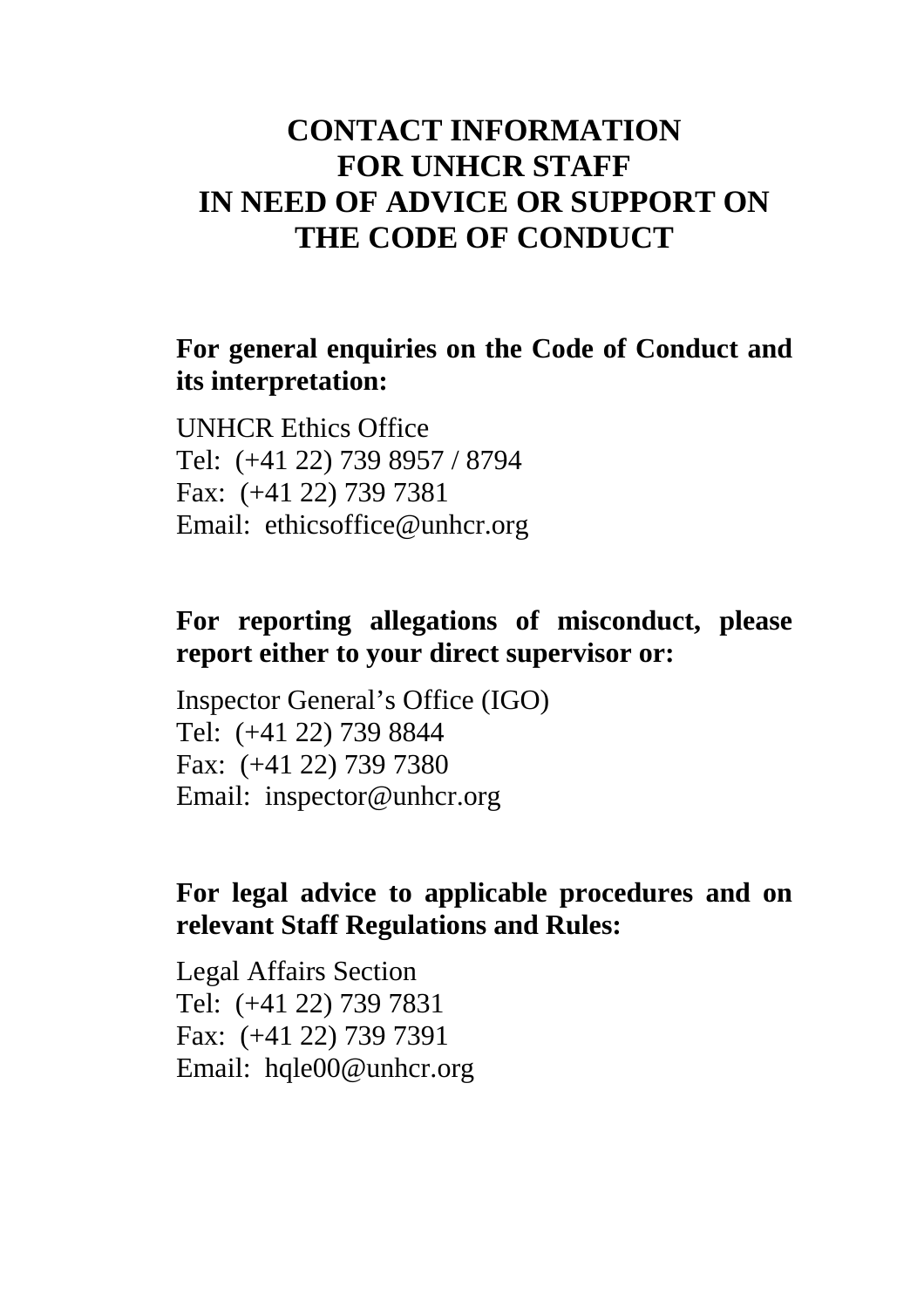#### **For discussion and counselling on personal issues related to the Code of Conduct:**

Staff Welfare Section, Tél: (+41 22) 739 7947 Fax: (+41 22) 739 7370, Email: hqsw00@unhcr.org

Dubravka SUZIC-KOFI Tél: (+41 22) 739 7947 Fax: (+41 22) 739 7370 Email: hqsw00@unhcr.org

Misko MIMICA Tél : (+41 22) 739 8082 Fax : (+41 22) 7397370 Email :mimica@unhcr.org

Daniela MENES Tél: (+41 22) 739 8324 Fax: (+41 22) 739 7370 Email:menes@unhcr.org

#### **For confidential advice and guidance to staff members on workplace related problems:**

UNHCR Ombudsman's Office Tel: (+41 22) 739 7770 Fax: (+41 22) 739 7340 Email: ombuds@unhcr.org

#### **Staff may seek advice and support from the UNHCR Staff Council in Geneva or their local Staff Association:**

UNHCR Staff Council Tel: (+41 22) 739 7930 Fax: (+41 22) 739 7364 Email: hqsr00@unhcr.org

When staff contact any of the listed services, they will be treated with respect and dignity. All communications will be protected to the greatest extent possible. All concerns will be seriously addressed and informed of eventual outcomes.